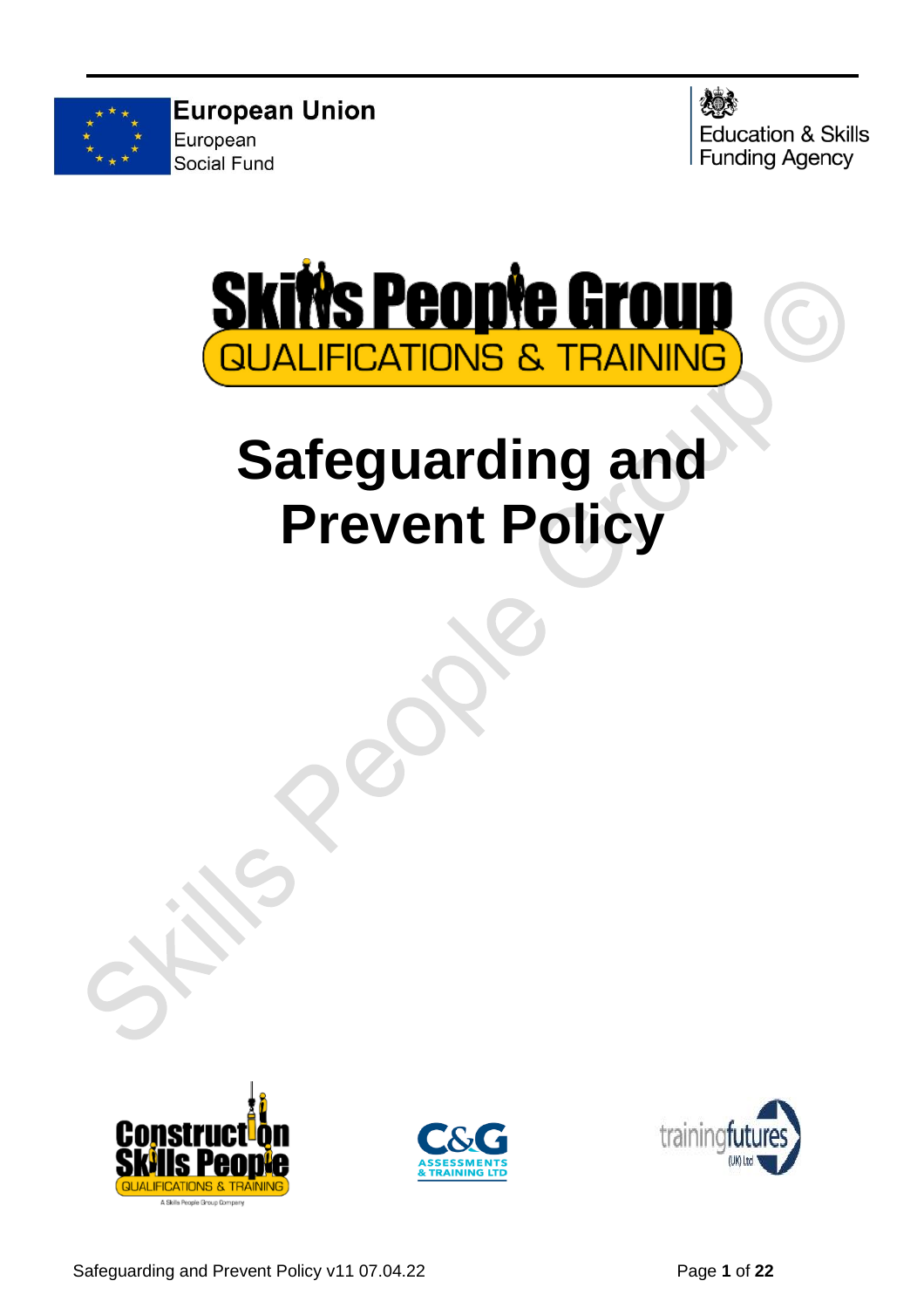## **1. Introduction and Policy Statement**

Skills People Group consists of the following companies.

- *Construction Skills People*
- *C&G Assessments and Training Ltd*
- *Training Futures UK Ltd*

The company recognise its statutory duties towards safeguarding the welfare of Young People (children) and Adults at Risk from any form of abuse whilst undertaking learning programmes. The company will ensure that arrangements are in place to create and maintain a safe working and learning environment. An environment where all reasonable measures are taken to ensure that risks of harm are minimised where concerns are identified, and actions are taken to address them where appropriate.

The company will ensure that all staff and self-employed partners are aware of and understand their statutory responsibilities with respect to safeguarding and are trained in recognising and reporting safeguarding issues.

The company is committed to safeguarding and aims to create a culture of vigilance.

### **2. Scope**

Safeguarding is everyone's responsibility. This policy applies to all staff and self-employed partners conducting onsite and offsite activities with learners, regardless of position, role and responsibilities.

This policy deals with the protection of Young People (children) and Adults at Risk. *For the purpose of clarity, any person under the age of 18 is deemed a child, and an adult at risk replaces the previously used term 'vulnerable adult' as set out in the governments 'No Secrets' guidance 2010. The Care Act 2014 defines an adult at risk as a person who has care and support needs and/or is at risk of, being abused or neglected and unable to protect themselves against the abuse or neglect or risk of it because of those needs.*

Abuse is a violation of an individual's human and civil rights by any other person or persons. Abuse may consist of a single act or repeated acts. It may be physical, verbal or psychological, it may be an act of neglect or an omission to act, or it may occur when a vulnerable person is persuaded to enter into a financial or sexual transaction to which he or she has not consented or cannot consent. Abuse can occur in any relationship and may result in significant harm to, or exploitation of, the person subjected to it. Source: No Secrets Guidance

## **3. Objectives**

The company aim to ensure that: Appropriate action is taken in a timely manner to safeguard and promote staff and the learner's welfare.

The company will appoint and train a senior board level designated safeguarding lead (DSL) to take leadership responsibility on all safeguarding arrangements (including Prevent).

This policy will be reviewed annually by the designated safeguarding lead and/or deputy lead in line with changes or new legislation and/or regulations.

This policy is to be read in conjunction with the Lone Working, Equality & Diversity and Health & Wellbeing policies.

Safeguarding and Prevent Policy v11 07.04.22 Page 2 of 22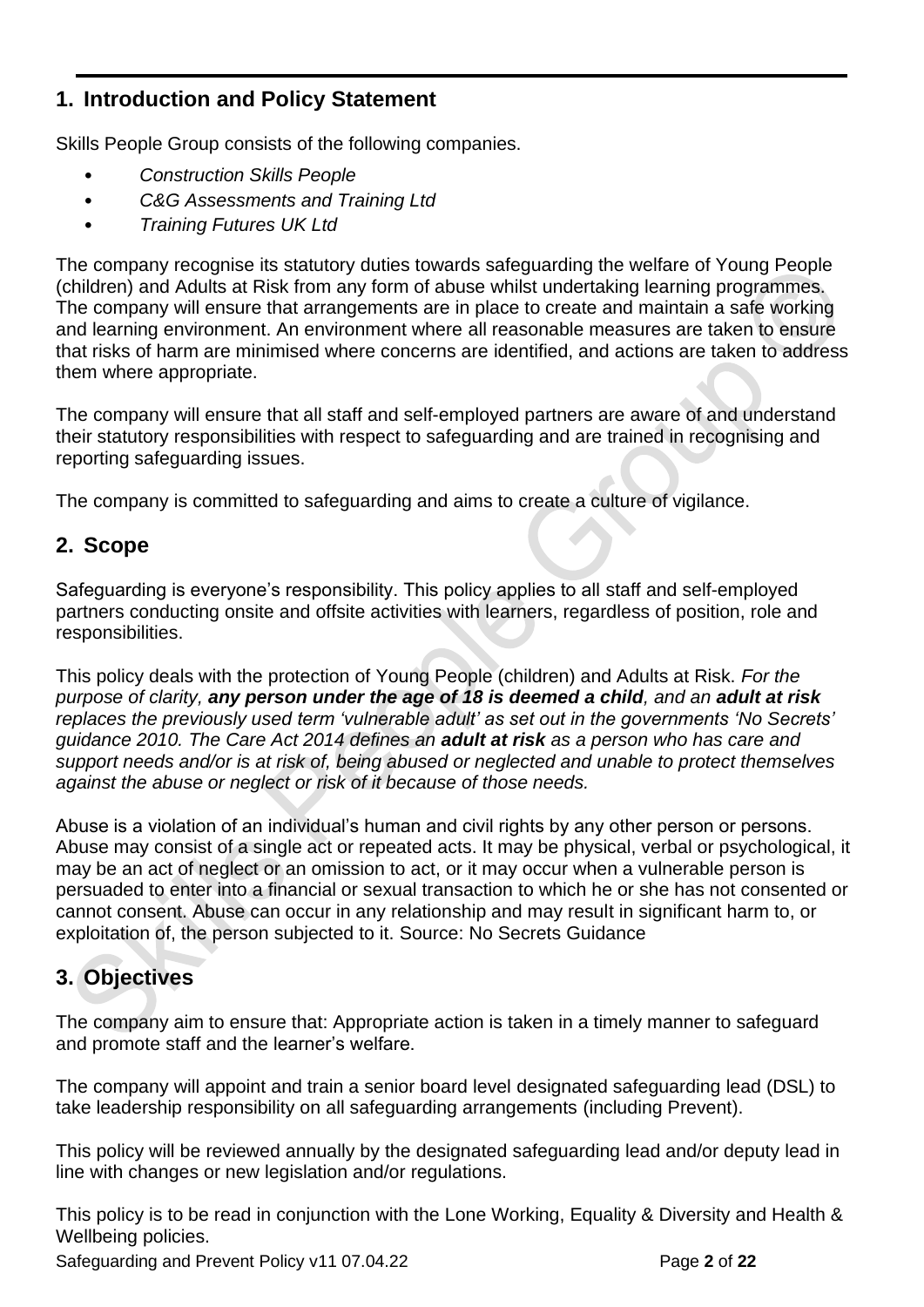## **4. Safeguarding Adults**

The Care Act 2014 defines safeguarding as "protecting an adult's right to live in safety, free from abuse and neglect." The duties apply in relation to any person who is aged 18 or over and at risk of abuse or neglect because of their needs for care and support.

## **Types of Abuse and Neglect - Adults**

- **Physical abuse**  including assault, hitting, slapping, pushing, misuse of medication, restraint or inappropriate physical sanctions.
- **Domestic violence**  including psychological, physical, sexual, financial, emotional abuse; and 'honour' based violence (HBV) is a form of domestic abuse which is perpetrated in the name of so called 'honour-based' violence.
- **Sexual abuse**  including rape, indecent exposure, sexual harassment, inappropriate looking or touching, sexual teasing or innuendo, sexual photography, subjection to pornography or witnessing sexual acts, indecent exposure and sexual assault or sexual acts to which the adult has not consented or was pressured into consenting.
- **Psychological abuse** including emotional abuse, threats of harm or abandonment, deprivation of contact, humiliation, blaming, controlling, intimidation, coercion, harassment, verbal abuse, cyber bullying, isolation or unreasonable and unjustified withdrawal of services or supportive networks.
- **Financial abuse**  including theft, fraud, internet scamming, coercion in relation to an adult's financial affairs or arrangements, including in connection with wills, property, inheritance or financial transactions, or the misuse or misappropriation of property, possessions or benefits. Doorstep crime is also a common form of financial abuse.
- **Modern slavery**  encompasses slavery, human trafficking, forced labour and domestic servitude. Traffickers and slave masters use whatever means they have at their disposal to coerce, deceive and force individuals into a life of abuse, servitude and inhumane treatment.
- **Discriminatory abuse**  including forms of harassment, slurs or similar treatment; because of race, gender and gender identity, age, disability, sexual orientation or religion
- **Organisational abuse**  including neglect and poor care practice within an institution or specific care setting such as a hospital or care home, for example, or in relation to care provided in one's own home. This may range from one off incidents to on-going ill-treatment. It can be through neglect or poor professional practice as a result of the structure, policies, processes and practices within an organisation.
- **Neglect and acts of omission** including ignoring medical, emotional or physical care needs, failure to provide access to appropriate health, care and support or educational services, the withholding of the necessities of life, such as medication, adequate nutrition and heating. Neglect also includes not being provided with enough food or with the right kind of food or taken proper care of.
- **Self-neglect** this covers a wide range of behaviour neglecting to care for one's personal hygiene, health or surroundings and includes behaviour such as hoarding

Source: Care Quality Commission (CQC) <https://www.cqc.org.uk/>

Safeguarding and Prevent Policy v11 07.04.22 Page **3** of **22**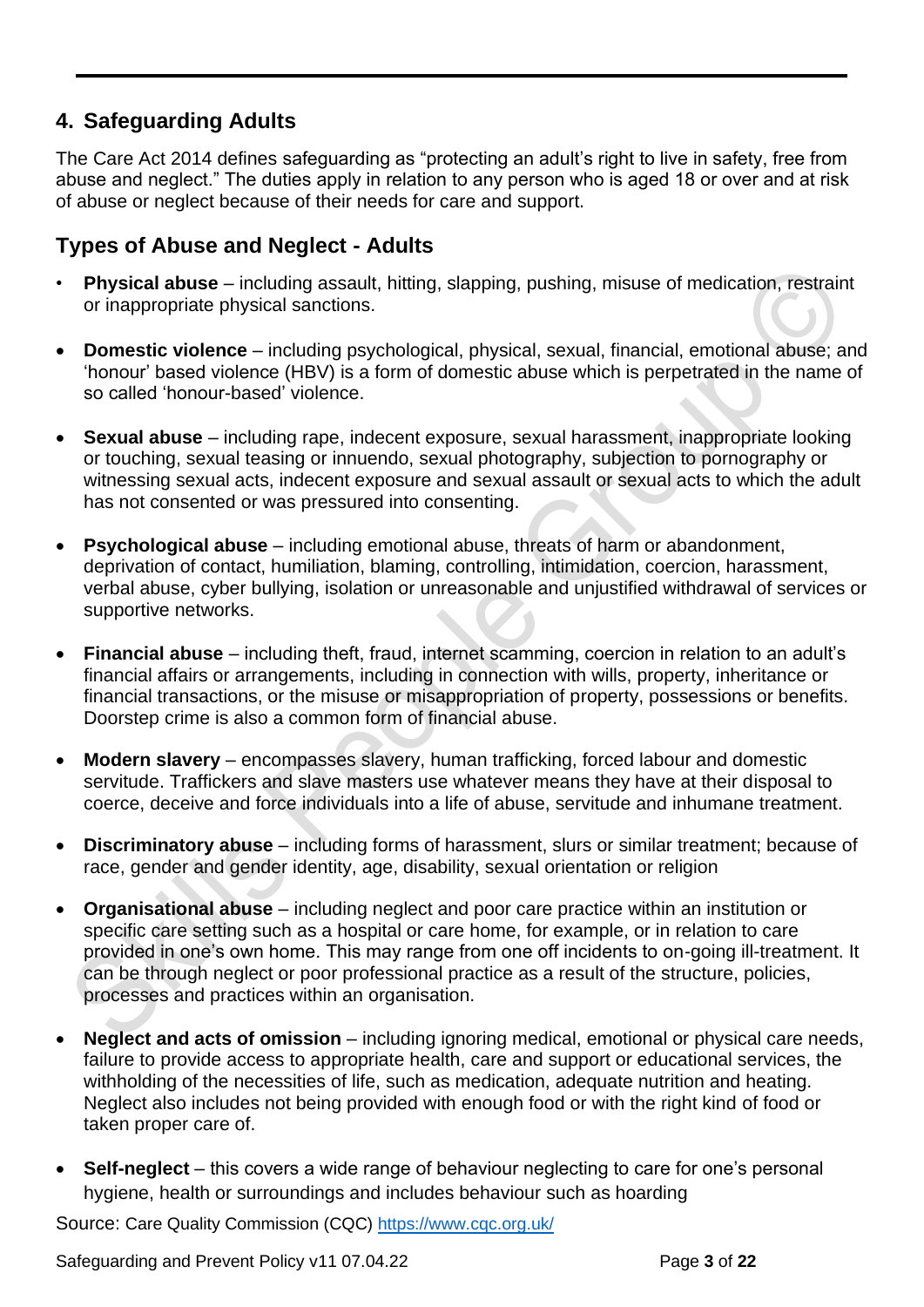## **5. Safeguarding Young People (children)**

A **child** is someone who has not yet reached their 18th birthday. Once they turn 18, they are legally an adult.

#### **Indicators of Abuse and Neglect - Children**

- **Abuse** is a form of maltreatment of a child. Somebody may abuse or neglect a child by inflicting harm or by failing to act to prevent harm. Children may be abused in a family, institutional or community setting by those known to them or, more rarely, by others. Abuse can take place wholly online, or technology may be used to facilitate offline abuse. Children may be abused by an adult or adults or by another child or children.
- **Physical abuse** a form of abuse which may involve hitting, shaking, throwing, poisoning, burning or scalding, drowning, suffocating or otherwise causing physical harm to a child. Physical harm may also be caused when a parent or carer fabricates the symptoms of, or deliberately induces, illness in a child.
- **Emotional abuse** the persistent emotional maltreatment of a child such as to cause severe and adverse effects on the child's emotional development. It may involve conveying to a child that they are worthless or unloved, inadequate, or valued only insofar as they meet the needs of another person. It may include not giving the child opportunities to express their views, deliberately silencing them or 'making fun' of what they say or how they communicate. It may feature age or developmentally inappropriate expectations being imposed on children. These may include interactions that are beyond a child's developmental capability as well as overprotection and limitation of exploration and learning or preventing the child from participating in normal social interaction. It may involve seeing or hearing the ill-treatment of another. It may involve serious bullying (including cyberbullying), causing children frequently to feel frightened or in danger, or the exploitation or corruption of children. Some level of emotional abuse is involved in all types of maltreatment of a child, although it may occur alone.
- **Sexual abuse** involves forcing or enticing a child or young person to take part in sexual activities, not necessarily involving a high level of violence, whether or not the child is aware of what is happening. The activities may involve physical contact, including assault by penetration (for example rape or oral sex) or non-penetrative acts such as masturbation, kissing, rubbing and touching outside of clothing. They may also include non-contact activities, such as involving children in looking at, or in the production of, sexual images, watching sexual activities, encouraging children to behave in sexually inappropriate ways, or grooming a child in preparation for abuse. Sexual abuse can take place online, and technology can be used to facilitate offline abuse. Sexual abuse is not solely perpetrated by adult males. Women can also commit acts of sexual abuse, as can other children.
- **Neglect** the persistent failure to meet a child's basic physical and/or psychological needs, likely to result in the serious impairment of the child's health or development. Neglect may occur during pregnancy, for example, as a result of maternal substance abuse. Once a child is born, neglect may involve a parent or carer failing to: provide adequate food, clothing and shelter (including exclusion from home or abandonment); protect a child from physical and emotional harm or danger; ensure adequate supervision (including the use of inadequate care-givers); or ensure access to appropriate medical care or treatment. It may also include neglect of, or unresponsiveness to, a child's basic emotional needs.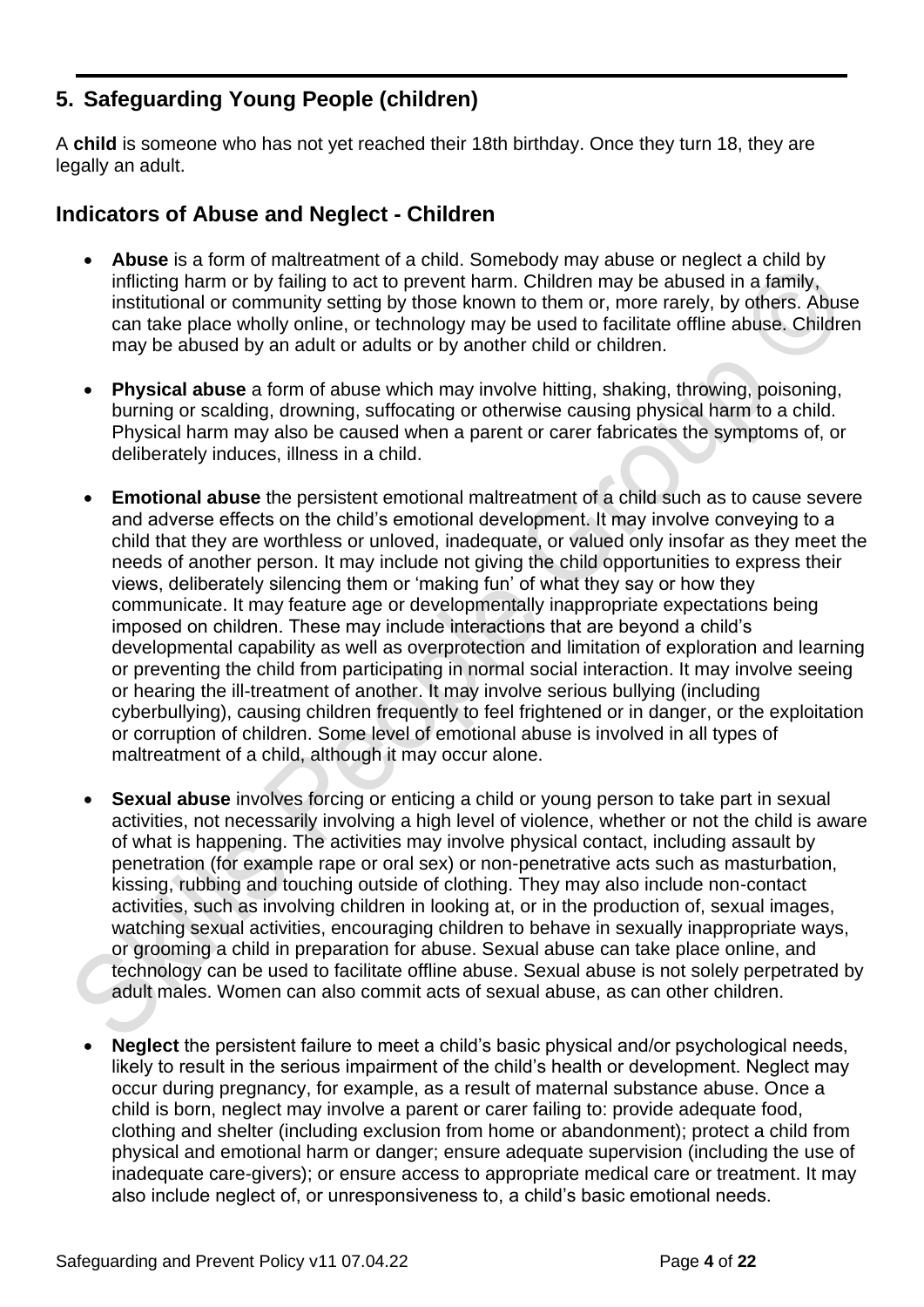• **Serious Violence** may signal that children are at risk from or are involved with serious violent crime. These may include: increased absence, a change in friendships or relationships with older individuals or groups, a significant decline in performance, signs of self-harm, significant change in wellbeing, signs of assault or unexplained injuries. Unexplained gifts or new possessions could also indicate that children have been approached by, or are involved with, individuals associated with criminal networks or gangs.

Source: Keeping Children Safe in Education (KCSIE) 2021

- **Peer on Peer Sexual Abuse** sexual violence, such as rape, assault by penetration and sexual assault. Sexual harassment, such as sexual comments, remarks, jokes and online sexual harassment, which may be stand-alone or part of a broader pattern of abuse. Upskirting, which typically involves taking a picture under a person's clothing without them knowing. Sexting (also known as 'youth-produced sexual imagery'). Peer on peer does not only refer to sexual abuse, but also to other forms of child-on-child abuse, such as bullying. (Source: GOV.UK – Review of sexual abuse in schools and colleges - June 2021)
- **Harmful Sexual Behaviour** sexual behaviours expressed by children and young people under the age of 18 years old that are developmentally inappropriate, may be harmful towards self or others, or abusive towards another child, young person or adult. (DfE definition)

The company recognise that learners with **special educational needs (SEN) and disabilities** can face additional safeguarding challenges and as such additional barriers can exist when recognising abuse and neglect within this group.

#### **6. So-called 'honour-based' violence (including Female Genital Mutilation and Forced Marriage)**

## **Female Genital Mutilation (FGM**)

Female genital mutilation (FGM) is a procedure where the female genitals are deliberately cut, injured or changed, but where there's no medical reason for this to be done. It's also known as "female circumcision" or "cutting", and by other terms such as sunna, gudniin, halalays, tahur, megrez and khitan, among others.

There are four main types of FGM:

- Type 1 (clitoridectomy) removing part or all of the clitoris.
- Type 2 (excision) removing part or all of the clitoris and the inner labia (lips that surround the vagina), with or without removal of the labia majora (larger outer lips).
- Type 3 (infibulation) narrowing of the vaginal opening by creating a seal, formed by cutting and repositioning the labia.
- Other harmful procedures to the female genitals, including pricking, piercing, cutting, scraping or burning the area.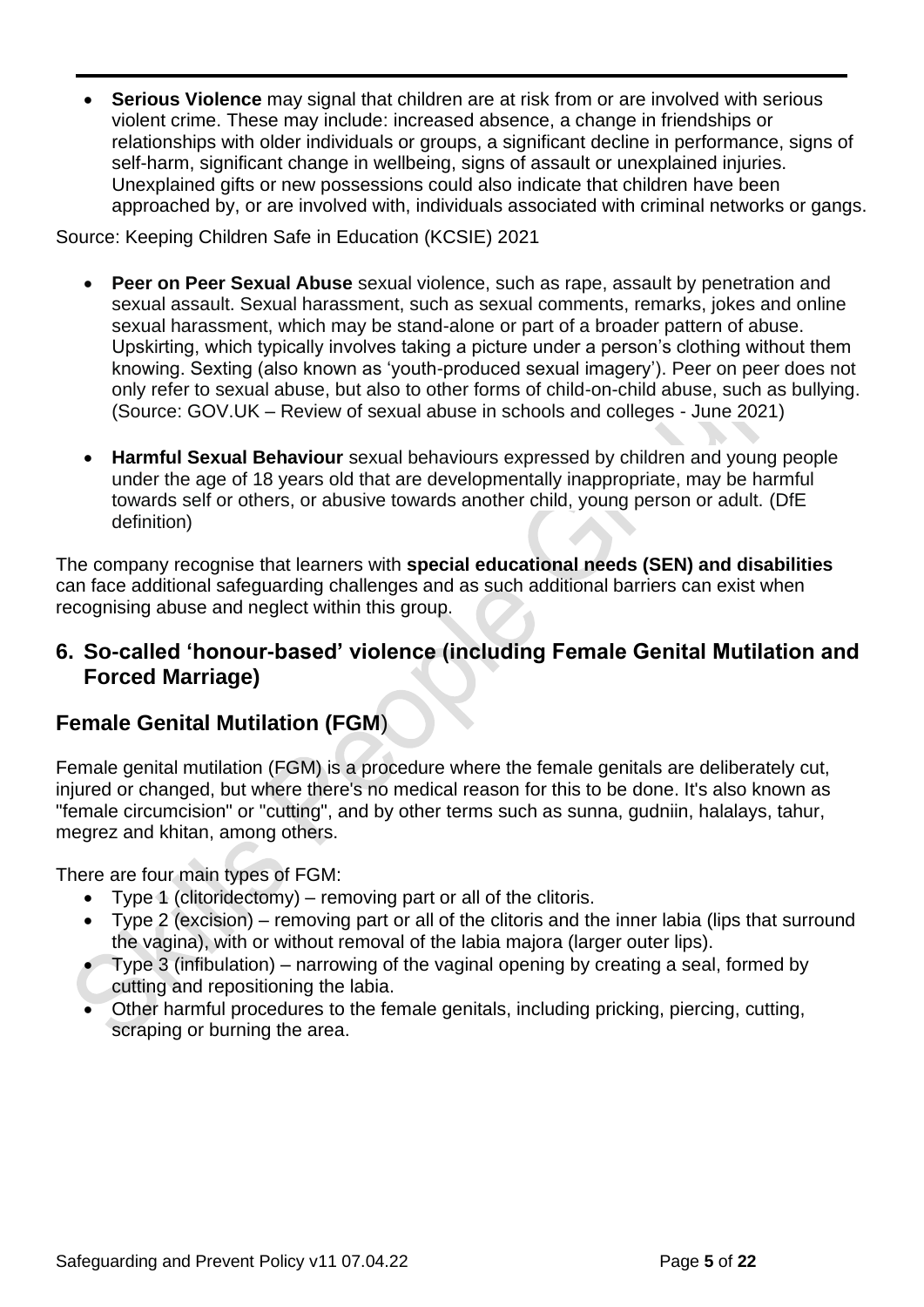#### **Signs, Symptoms and Effects of FGM**

A girl or woman who has had FGM may;

- Have difficulty walking, sitting or standing;
- Spend longer than normal on the bathroom or toilet;
- Have unusual behaviour after an absence;
- Be particularly reluctant to undergo normal medical examinations;
- Ask for help but may not be explicit about the problem due to embarrassment or fear.

#### **What to look out for before FGM happens**

A girl at immediate risk of FGM may not know what's going to happen. But she might talk about;

- Being taken 'home' for a visit;
- A special occasion to 'become a woman';
- An older female relative visiting the UK.

If the delivery/enrolment team in the course of their work in the profession, discovers that an act of FGM appears to have been carried out on a girl under the age of 18, this must be reported to the police.

The practice is illegal in the UK and is classed as child abuse. It is also illegal to arrange for a young person to be taken abroad for FGM to find out more about Female Genital Mutilation: <https://www.nspcc.org.uk/preventing-abuse/child-abuse-and-neglect/female-genital-mutilation-fgm/>

FGM helpline – the NSPCC have a 24-hour dedicated **FGM helpline** offering information, advice and guidance **Tel**: 0800 028 3550 or **email** [fgmhelp@nspcc.org.uk](mailto:fgmhelp@nspcc.org.uk) Source: Female genital mutilation (FGM) - NHS.UK

## **Forced Marriage**

Forced marriage is a marriage performed without the full and free consent of one or both parties. Emotional, financial, physical and sexual threats and abuse, as well as notions of 'honour', can all be used to force someone to marry. Forced marriage can lead to physical violence, rape and even murder.<https://www.gov.uk/guidance/forced-marriage>

The pressure put on people to marry against their will may be:

- **Physical** for example, threats, physical violence or sexual violence.
- **Emotional and psychological –** for example, making someone feel like they are bringing 'shame' on their family.

#### **Forced Marriage Unit**

Contact the Forced Marriage Unit (FMU) if you're trying to stop a forced marriage or you need help leaving a marriage you've been forced into.

If you're trying to stop a forced marriage or you need help leaving a marriage you've been forced into **Call** 999 in an emergency **Tel:** 020 7008 0151, Out of Hours Tel: 020 7008 1500 (Global response centre) or, email: [fmu@fco.gov.uk](mailto:fmu@fco.gov.uk)

Source: Forced marriage – GOV UK <https://www.gov.uk/stop-forced-marriage>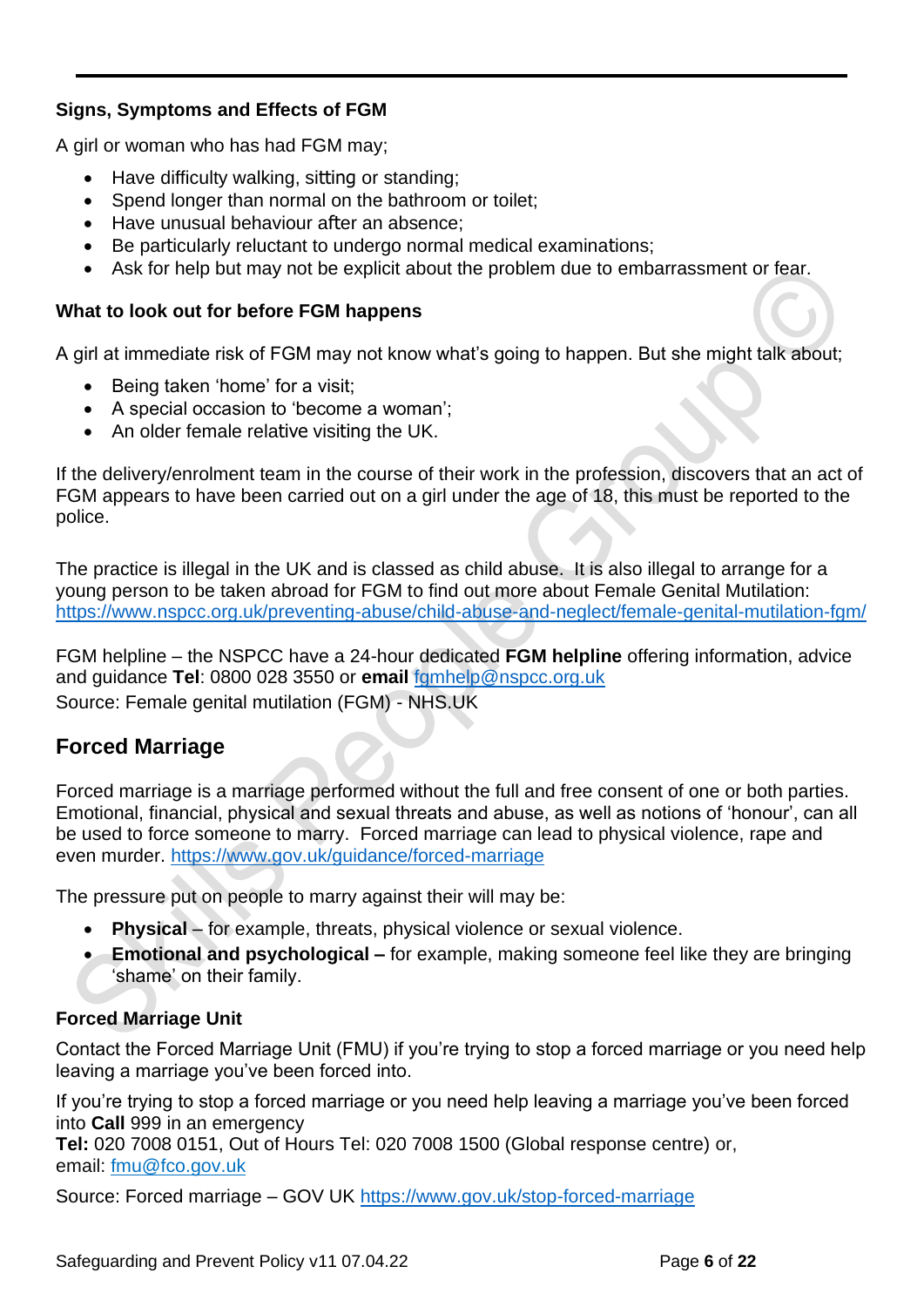## **7. Domestic Abuse**

The Company is committed to developing a safe workplace and learning environment by implementing a culture in which there is zero tolerance for abuse and which recognises that the responsibility for domestic abuse lies with the perpetrator. The Company is also committed to ensuring that any employee who is the victim of domestic abuse has the right to raise the issue in the knowledge that they will receive appropriate support and assistance. This policy also covers the approach we will take where there are concerns that an employee may be the perpetrator of domestic abuse.

By increasing awareness and implementing a strong supportive culture, we will create a safer workplace and learning environment for both staff and learners.

In line with the Company policies, Skills People Group will not discriminate against anyone who has been subjected to domestic abuse in terms of current employment or future development and seeks to benefit the welfare of individual members of staff; retain valued employees; improve morale and performance.

Under the Health and Safety at Work Act (1974) and the Management of Health and Safety at Work Regulations (1992), we recognise our legal responsibilities in promoting the welfare and safety of all staff.

#### **Definitions**

Controlling behaviour is: a range of acts designed to make a person subordinate and/or dependent by isolating them from sources of support, exploiting their resources and capacities for personal gain, depriving them of the means needed for independence, resistance and escape and regulating their everyday behaviour.

Coercive behaviour is: an act or a pattern of acts of assault, threats, humiliation and intimidation or other abuse that is used to harm, punish, or frighten their victim.

#### **Signs**

Whilst it is important for the individual themselves to recognise they are a victim of domestic abuse, there are signs which may indicate an employee may be a victim. These may include;

#### **Psychological signs**

- Personality changes (eg an outgoing person becomes withdrawn)
- Obsession with time
- Anxious at work
- May exhibit fearful behavior such as startled reactions
- References to partner's anger

#### **Physical signs**

- Frequent and / or sudden / unexpected medical problems / sickness absences
- Change in the way the employee dresses (i.e excessive clothing in the summer)
- Unexplained injuries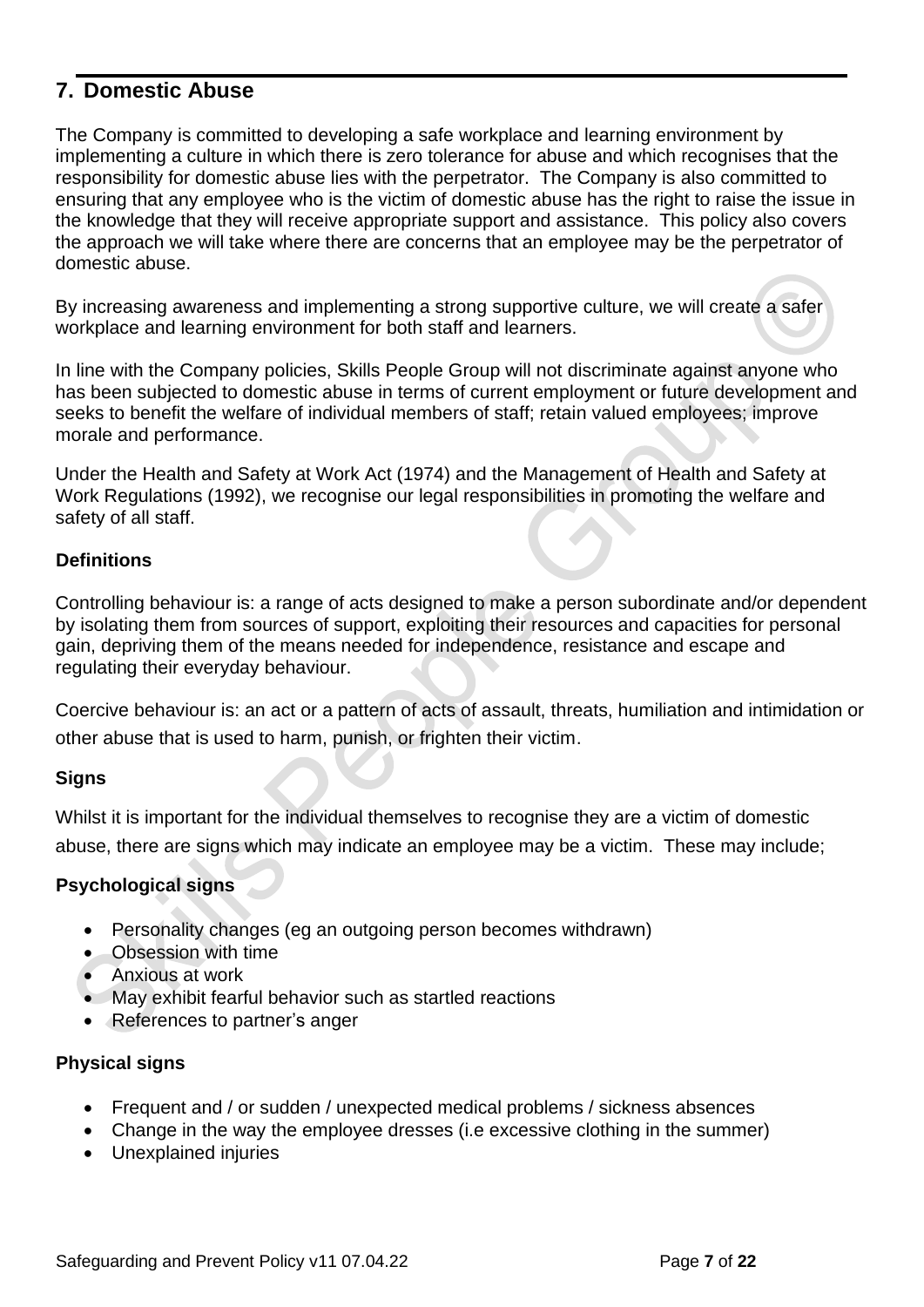#### **Other signs**

- Avoiding lunch breaks
- Frequent isolation at work

Managers and Team Leaders are responsible for conducting regular 1-2-1 meetings with staff and return to work interviews when an employee returns to work following a period of sickness. Managers who have direct reports of staff members who are either working from home or remotely are to have regular contact with their staff in line with the Lone Working policy and are to report any signs / disclosures in line with this policy.

Managers / Supervisors who support staff in such matters should address the issue positively and sympathetically ensuring that the employee is aware that support and assistance can be provided.

#### **Disclosure & Support**

Skills People Group recognise that developing a life free from abuse is a process not an event and we will provide ongoing support for employees who disclose abuse. The level of support required will be discussed and reasonable adjustments will be made accordingly. Other existing external provisions (including occupational health and independent counselling services) will also be signposted to staff as a means of support.

All disclosures / concerns of domestic abuse made by an employee to another employee and / or their line manager are to be referred to a Safeguarding Officer and / or a Mental Health First Aider for support and subsequently the HR Team. Actions will be taken to increase their personal safety at work and at home as well as address any risks there may be to colleagues.

All disclosures / concerns of domestic abuse made by a learner to a member of staff or another learner are to be referred to a Safeguarding Officer so actions can be taken to increase their personal safety.

Contact information of Mental Health First Aiders and Safeguarding Officers are detailed in this policy.

#### **Perpetrators of domestic abuse**

Domestic abuse perpetrated by employees will not be condoned under any circumstances. Staff members are expected at all times to present high standards of personal integrity and conduct that will not reflect adversely on the organisation and its reputation. If an employee approaches a colleague or line manager about their own abusive behaviour, HR are to be subsequently informed. Information about services and support available will be made accessible.

We will treat any allegation, disclosure or conviction of a domestic abuse related offence on a case by case basis with the aim of reducing risk and supporting change.

There may be signs that an employee is perpetrating domestic abuse. These may include:

- Uncharacteristic late/absent behaviour with no explanation
- Repeated injuries/scratches/bite marks/bruised knuckles/injuries to wrists and forearms
- Uncharacteristic moods and depression
- An obsession with time and an avoidance of socialising
- Constant text messaging or telephoning a partner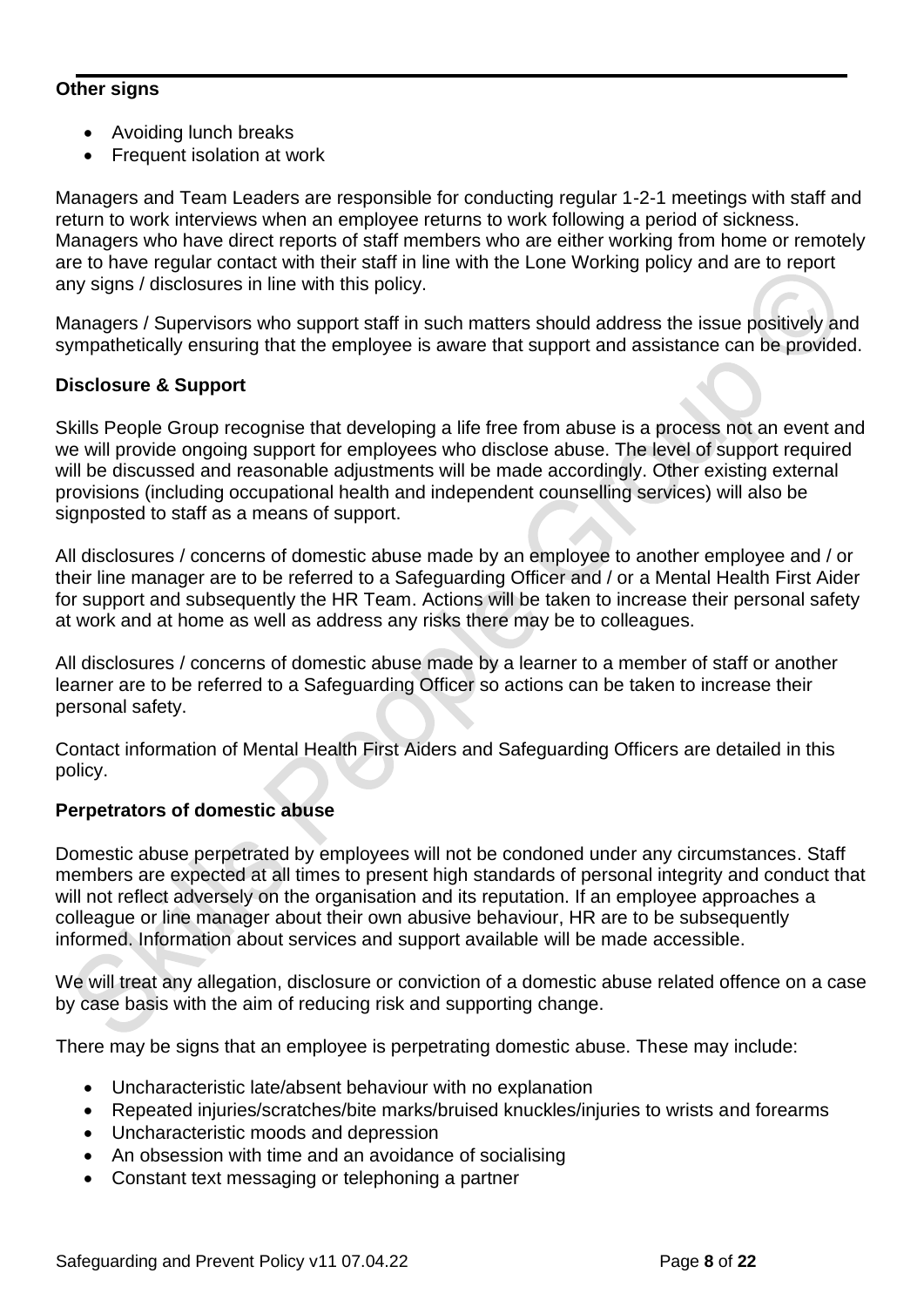- Jealousy or possessiveness
- Increase in substance use/dependence

In cases where both the victim and the perpetrator of domestic abuse work in the organisation, the Company will take appropriate action. In addition to considering disciplinary action against the employee who is perpetrating the abuse, measures may need to be taken to ensure that the victim and perpetrator do not come into contact in the workplace. Please refer to the Company's disciplinary policy for further details.

## **8. Specific Safeguarding issues**

Safeguarding issues can manifest themselves via peer-on-peer abuse. Staff should be aware that learners are capable of abusing their peers. This is most likely to include, but may not be limited to:

- **Bullying** (including cyberbullying);
- **Physical abuse** such as hitting, kicking, shaking, biting, hair pulling, or otherwise causing physical harm;
- **Sexual violence** such as rape, assault by penetration and sexual assault**;**
- **Sexual harassment,** such as sexual comments, remarks, jokes and online sexual harassment, which may be stand-alone or part of a broader pattern of abuse;
- **Upskirting**, which typically involves taking a picture under a person's clothing without them knowing. It is now a criminal offence.
- **Sexting** (also known as youth produced sexual imagery) and;
- **Initiation/hazing** type violence and rituals.

**Peer to peer abuse** is unacceptable and will be recorded and investigated accordingly in line with this policy. Abuse is abuse and should never be tolerated or passed off as "banter", "just having a laugh" or "part of growing up".

The company is committed to responding to all concerns about staff and learners in relation to any form of abuse or welfare concerns. This includes any form of peer-to-peer abuse, harassment or bullying, including cyber bullying.

## **9. Contextual Safeguarding**

Safeguarding concerns, incidents and/or behaviours can be associated with factors outside of the company. Staff must consider the wider context in which incidents and behaviour occurs. This is known as contextual safeguarding, which means that assessments of learners must consider wider environmental factors that are present in the learners' life that are a threat to their safety and welfare.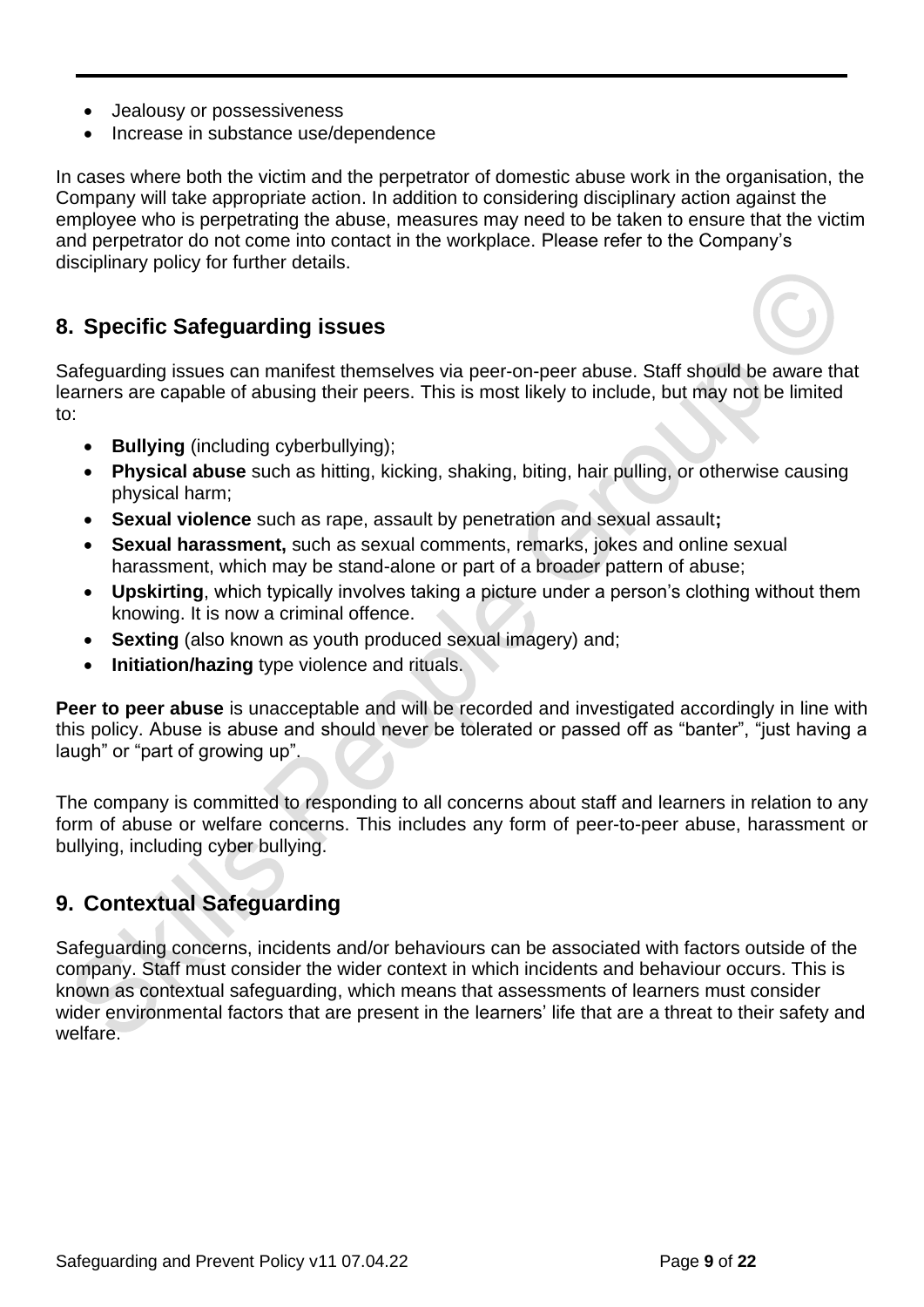## **10. Online Safety**

The use of technology has become a significant component of many safeguarding issues. Child exploitation; radicalisation; sexual predation; technology often provides the platform that facilitates harm.

The breadth of issues classified within online safety is considerable, but can be categorised into three areas of risk:

- **Content:** being exposed to illegal, inappropriate or harmful material; for example, pornography, fake news, racist or radical and extremist views;
- **Contact:** being subjected to harmful online interaction with other users; for example, commercial advertising as well as adults posing as children or young adults;
- **Conduct**: personal online behaviour that increases the likelihood of, or causes harm; for example, making, sending and receiving explicit images or online bullying.

#### **Worried about online sexual abuse or the way someone has been communicating to you online?**

Make a report to CEOP's Child Protection Advisors <https://www.ceop.police.uk/safety-centre> CEOP helps any child or young people under the age of 18 who is being pressured, forced or tricked into part in sexual activity of any kind. This can be something that has taken place either online or in 'the real world', or both. The CEOP Safety Centre has clear information and advice on what can be reported to CEOP, the reporting process and what will happen if you do decide to make a report.

## **11. Prevent**

The Prevent statutory duty requires local authorities, schools, colleges, higher education institutions, health bodies, prisons and probation, and the police to consider the need to safeguard people from being drawn into terrorism. It sits alongside long-established duties on professionals to safeguard vulnerable people from exploitation from a range of other harms such as drugs, gangs and physical and sexual exploitation.

Protecting learners from radicalisation is part of the wider safeguarding duties of teachers, tutors and academics.

The Governments Counter Terrorism Strategy CONTEST' overarching aim is to reduce the risk to the UK and its Citizens and interests overseas from terrorism, so that people can go about their lives freely and with confidence.

The governments **approach** to the CONTEST strategic framework is made up of the four 'P' approach:

- **Prevent:** to stop people becoming terrorists or supporting terrorism
- **Pursue**: to stop terrorist attacks
- **Protect:** to strengthen our protection against a terrorist attack
- **Prepare:** to mitigate the impact of a terrorist attack

Of the four Ps' approach **Prevent** is at its heart to safeguard and support vulnerable people to stop them from becoming terrorists or supporting terrorism.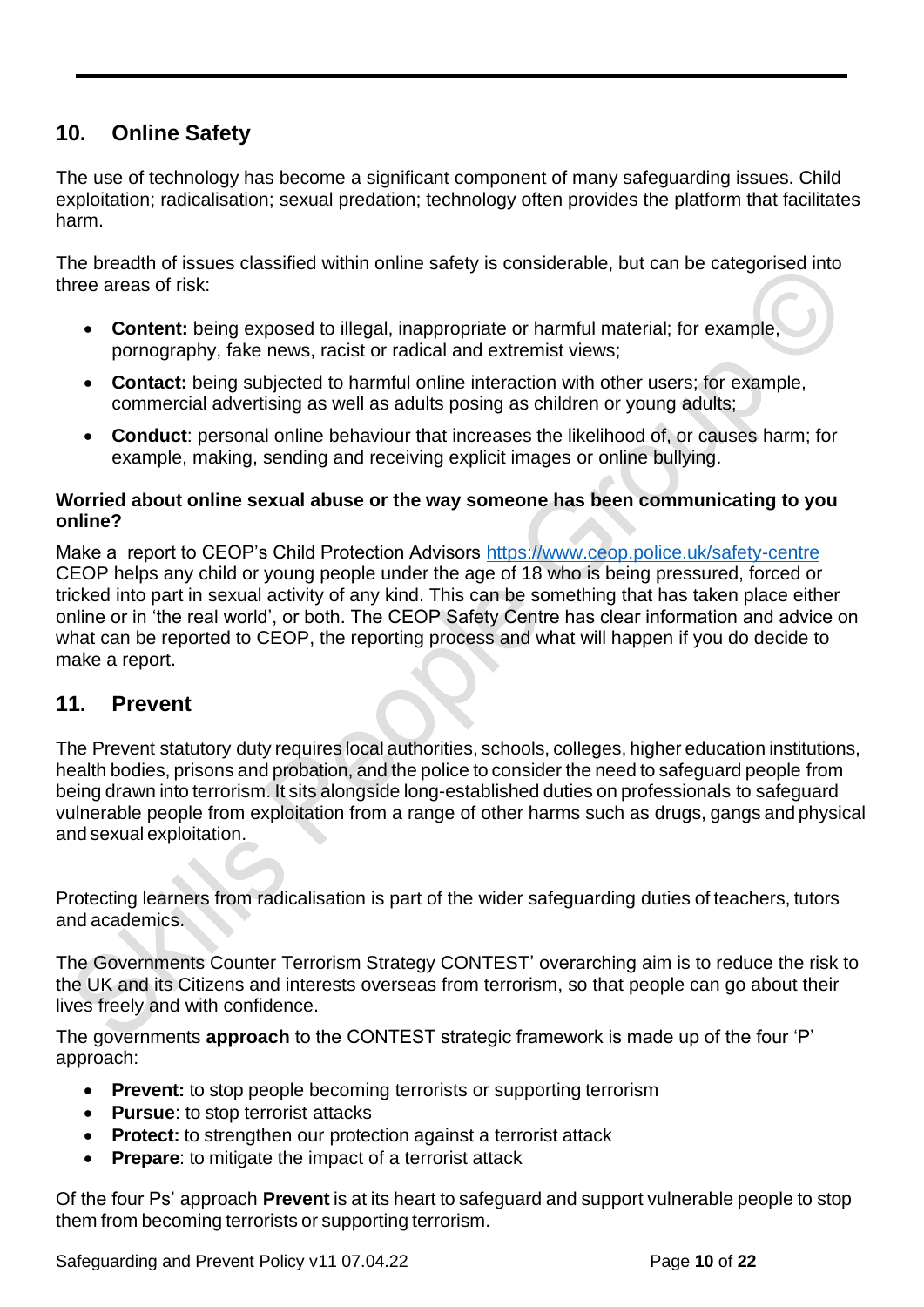**The objectives of Prevent are to:**

- **Tackle the causes of radicalisation** and respond to the ideological challenge of terrorism.
- **Safeguard and support** those most at risk of radicalisation through early intervention, identifying them and offering support.
- Enable those who have already engaged in terrorism to **disengage and rehabilitate.**

The government expects educational institutions to encourage learners to respect other people with particular regard to understand the factors that make people vulnerable to being drawn into terrorism and to challenge extremist ideas which are used by terrorist groups and can purport to legitimise terrorist activity.

The Prevent statutory duty encourages free speech and open debate as one of our most powerful tools in promoting critical thinking and preventing terrorist and extremist narratives taking hold.

**Children** are vulnerable to extremist ideology and radicalisation. Similar to protecting children from other forms of harms and abuse, protecting children from this risk should be a part of a schools' or colleges' safeguarding approach.

There is no single way of identifying whether a child is likely to be susceptible to an extremist ideology. Background factors combined with specific influences such as family and friends may contribute to a child's vulnerability. Similarly, radicalisation can occur through many different methods (such as social media) and settings (such as the internet).

The company recognises that any learner in danger of radicalisation or demonstrating extremist tendencies (violent or non-violent) is deemed to be vulnerable and appropriate support under the PREVENT strategy or through CHANNEL will be sought.

Prevent is an integral part of the Safeguarding and must be reported in accordance with this procedure.

**For immediate terrorist threats:** Call 999 or the police anti-terrorist hotline 0800 789 321

Source: Keeping Children Safe in Education, Counter-terrorism strategy (CONTEST), Channel guidance – GOV.UK and Prevent Duty Guidance

#### **Definitions**

- **Safeguarding** in terms of Prevent is the process of protecting vulnerable people, whether from crime, other forms of abuse or from being drawn into terrorist related activity.
- **Vulnerability** describes the condition of being capable of being injured; difficult to defend; open to moral or ideological attack. Within Prevent, the word describes factors and characteristics associated with being susceptible to radicalisation.
- **Radicalisation** refers to the process by which a person comes to support terrorism and extremist ideologies associated with terrorist groups.
- **Ideology** is a set of beliefs
- **Extremism** The government defines extremism in the Prevent strategy as: "vocal or active opposition to fundamental British values, including democracy, the rule of law, individual liberty and mutual respect and tolerance of different faiths and beliefs. the strategy also include in the definition of extremism calls for the death of members of our armed forces",

Safeguarding and Prevent Policy v11 07.04.22 Page **11** of **22**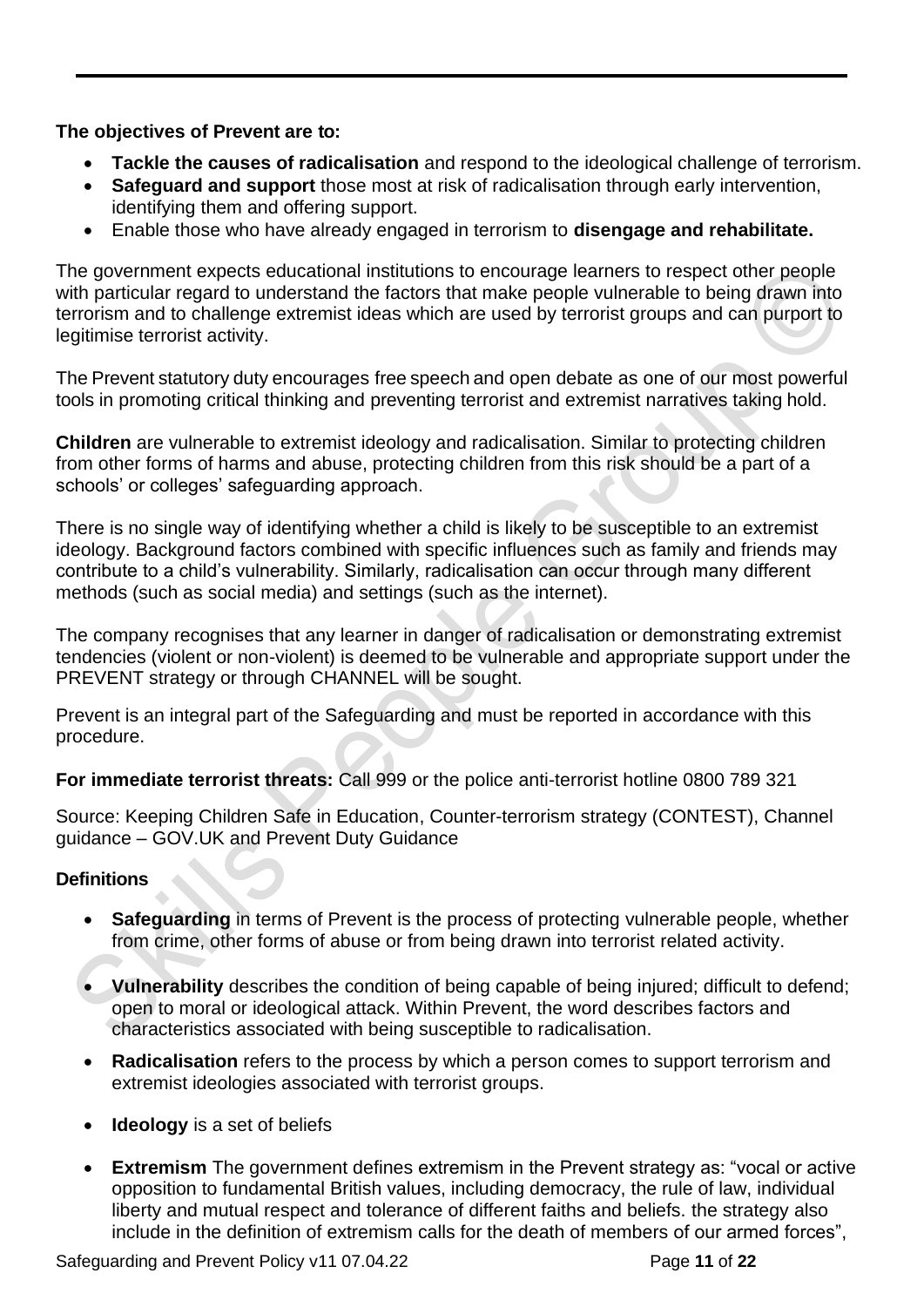whether in this country or overseas.".

- **Prevent** is an integral part of the government's counter-terrorism strategy, CONTEST. Prevent tackles non-violent extremism where it creates an environment conductive to terrorism and popularises ideas that are espoused by terrorist groups.
- **Channel** is a programme which focuses on providing support at an early stage to people who are identified as being vulnerable to being drawn into terrorism. The programme uses a multi-agency approach to protect vulnerable people by: identifying individuals at risk. assessing the nature and extent of that risk.

### **12. Approach**

The company take all reasonable measures to ensure that risks of harm to Young People and Adults at Risk's welfare is minimised by appropriate:

- Staff selection, recruitment, induction and training
- Risk Assessment
- Health and Safety Procedures
- Effectively respond to referrals

#### **13. Implementation**

At least one person on any interview panel will have undertaken safer recruitment training.

The company will ensure that all new staff are subject to a Disclosure and Barring Service (DBS) check. The level of DBS check will depend on the role that is being offered and duties involved.

The Safeguarding Team will be trained to Level 3 in Safeguarding and undertake refresher training at least every two years, attend Prevent group meetings, attend the Workshop to Raise Awareness of Prevent (WRAP) and undergo regular CPD events to keep updated with legislation and refresh knowledge.

All staff are required to refer safeguarding (including prevent) incidents to the safeguarding team within 24 hours of disclosure.

Staff are required to:

- Complete Safeguarding, Prevent, GDPR and Equality and Diversity training during their induction.
- Undertake refresher training for Safeguarding and Prevent annually, other as required.
- During induction new staff involved in delivery (including IQA's) are required to read part one of Keeping Children Safe in Education. Managers and staff who work directly with young people are also required to read Annex A of the statutory guidance.

In order for visitors to feel safe and be able to recognise individuals who can offer support on behalf of the company staff are required to wear their official DBS badge at all times.

The curriculum enables learners to build on knowledge of: Safeguarding including: Prevent, Online Safety, Equality and Diversity, British Values during induction and Equality and Diversity during learning sessions.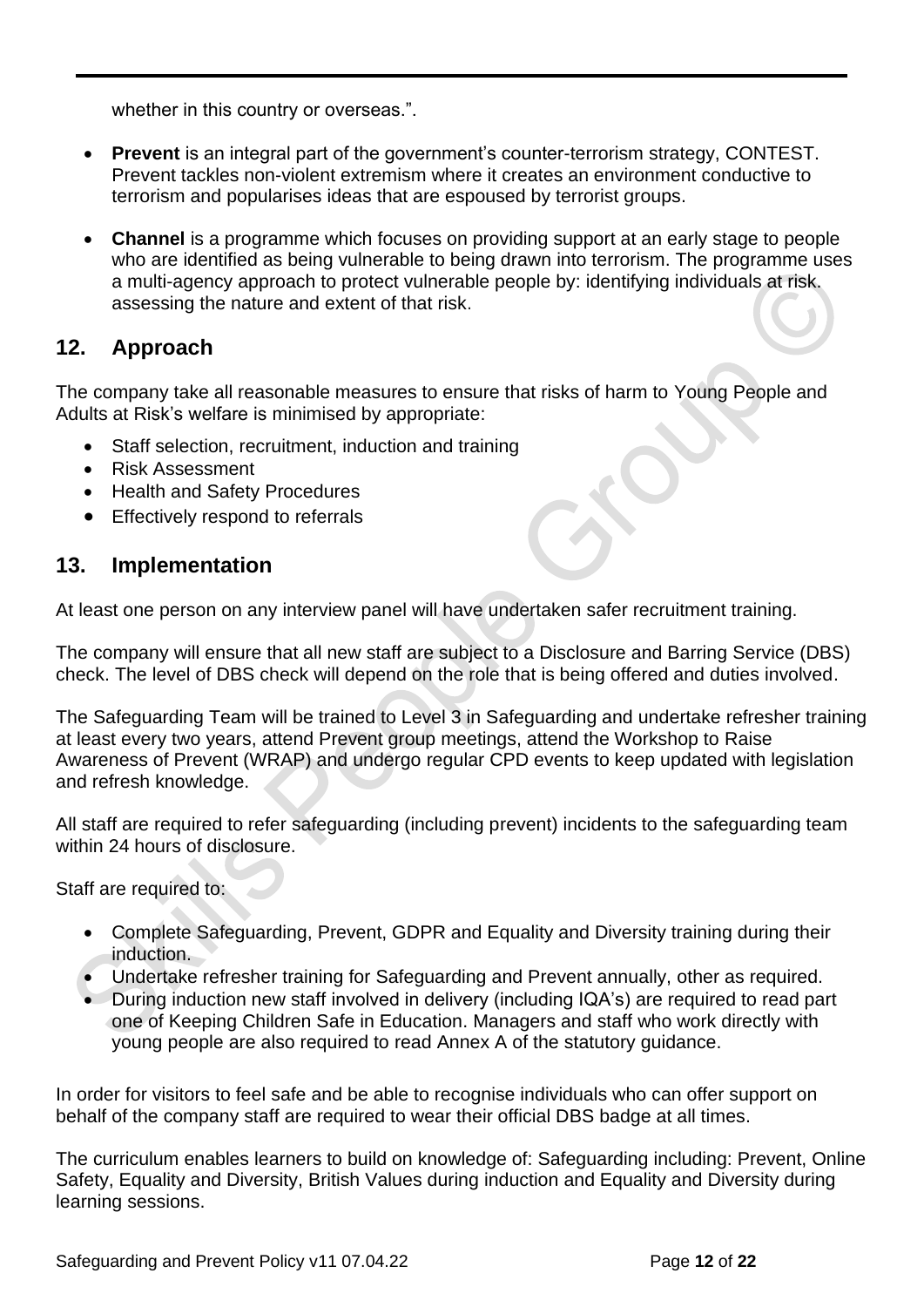During learner enrolment, should a learner disclose a mental health condition and/or social emotional difficulties, an unspent criminal conviction or been convicted of terrorism related offences. A risk assessment will be completed by a member of the safeguarding team.

'Hot Topics' are distributed via internal communications to raise awareness and promote discussion around the wider safeguarding agenda including areas such as: British Values, Radicalisation, Mental health issues, positive relationships, Staying Safe Online, Health and Safety, Equality and Diversity and Health and Wellbeing.

Safeguarding, Equality and Diversity, Data Security and Health and Safety remain a fixed agenda item at meetings.

In order to stay safe online all staff are required to read and follow ICT policies.

## **14. Safeguarding and Welfare Responsibilities**

- **Directors** fulfil statutory responsibilities, directors will ensure that arrangements are in place to create and maintain a safe learning environment and ensure that policies, procedures and practices comply with the law.
- **The Designated Safeguarding Lead (DSL)** will take lead responsibility for safeguarding and child protection, be aware of and follow new local arrangements and, be prepared to supply information as requested by the three safeguarding partners.(safeguarding partners include: the local authority; a clinical commissioning group for an area within the local authority; and the chief officer of police for a police area in the local authority area) The activities of the designated safeguarding lead may be delegated to the appropriately trained deputy lead however, the ultimate lead responsibility for safeguarding and child protection, remains with the designated safeguarding lead. The designated safeguarding lead will, as required, refer cases:
	- Of suspected abuse to the appropriate agencies as required;
	- Support staff how make referrals to local authority children's social care;
	- To the Channel programme where there is a radicalisation concern as required;
	- Support staff who make referrals to the Channel programme;
	- Where a person is dismissed or left due to risk/harm to a child or adult at risk to the Disclosure and Barring Service (DBS); and
	- Where a crime may have been committed to the police as required
	- Act as a source of support, advice and expertise for all staff
- **The Deputy Designated Safeguarding Lead** and **Safeguarding Officers** are responsible for the day-to-day operational management of safeguarding issues. The safeguarding team will deal with employee concerns over learner's welfare, signpost, offer quidance and liaise with the safeguarding lead for concerns requiring referral to external agencies. When the designated safeguarding lead is absent, the deputy lead will act as cover.
- **Staff** are required to raise safeguarding concerns in line with this policy.
- **The following actions are strictly prohibited by staff and self-employed partners:**
	- Engage in personal relationships with learners beyond that appropriate for a learner /tutor relationship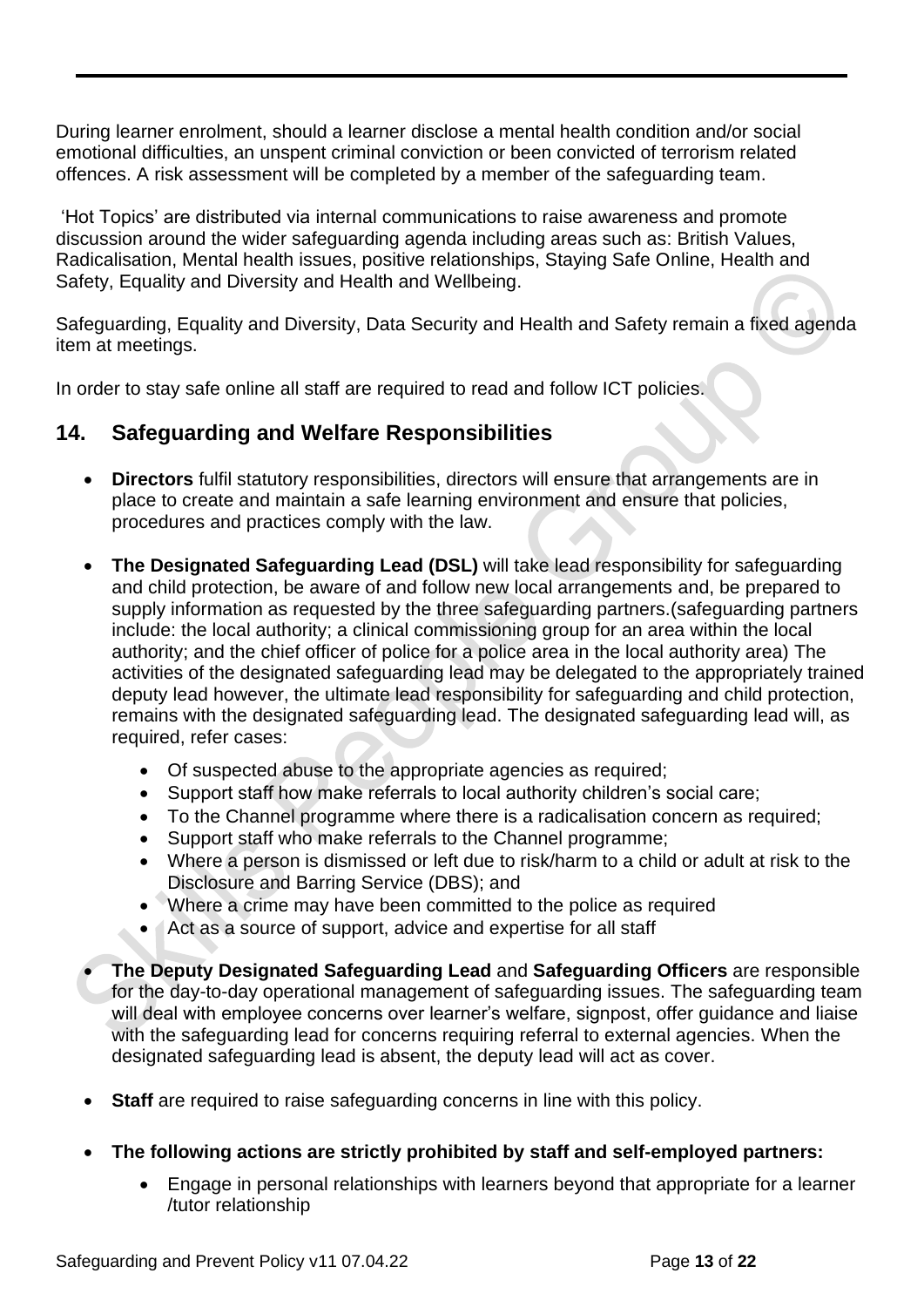- Abuse their position of trust under section 16 of The Sexual Offences Act 2003 <http://www.legislation.gov.uk/ukpga/2003/42/section/16>
- Befriend learners on social media sites
- Distribute personal telephone numbers
- Visit learners at home
- Transport learners to and from locations (this includes travelling in the car with a learner driving)
- Use sarcasm, insults or belittling comments towards learners
- Making sexual suggestive comments

*\*Staff must always act professionally and any employee who breach the above may be subject to the disciplinary procedure.*

## **15. Reporting Safeguarding Concerns** (Including Prevent and online safety)

If a member of staff or self-employed partner is unsure if their concern is safeguarding, they are required to seek advice from a member of the safeguarding team.

Help and advice between Monday-Friday 8am – 5pm contact a member of the Safeguarding team

#### **Email** [safeguarding@skillspeoplegroup.com](mailto:safeguarding@skillspeoplegroup.com)

**Concerns** about a child's welfare must be reported immediately to the designated safeguarding lead or deputy lead (refer to the process on page 15 for further information about referrals outside the organisation)

| <b>Designated Safeguarding Lead (Strategic</b> | <b>Deputy Designated Safeguarding Lead</b> |  |  |  |  |
|------------------------------------------------|--------------------------------------------|--|--|--|--|
| Lead)                                          |                                            |  |  |  |  |
| Sacha McCarthy; Director of Quality 7          | Brendan Knowles; Head of<br>Quality<br>&   |  |  |  |  |
| <b>Operations</b>                              | performance                                |  |  |  |  |
| Tel: 01246 589444                              | Tel: 01246 589444                          |  |  |  |  |
| Mobile: 07976 744655                           | Mobile: 07967 460581                       |  |  |  |  |
| <b>Safeguarding Officer</b>                    | <b>Safeguarding Officer</b>                |  |  |  |  |
|                                                |                                            |  |  |  |  |
| Alan Briggs, South Yorkshire Skills Academy    | Mark Law, Nottingham Skills Academy        |  |  |  |  |
| Manager                                        | Manager                                    |  |  |  |  |
| Tel: 01709 717596                              | Tel: 0115 7736700                          |  |  |  |  |
| Mobile: 07908 598732                           | Mobile: 07495 681473                       |  |  |  |  |
|                                                |                                            |  |  |  |  |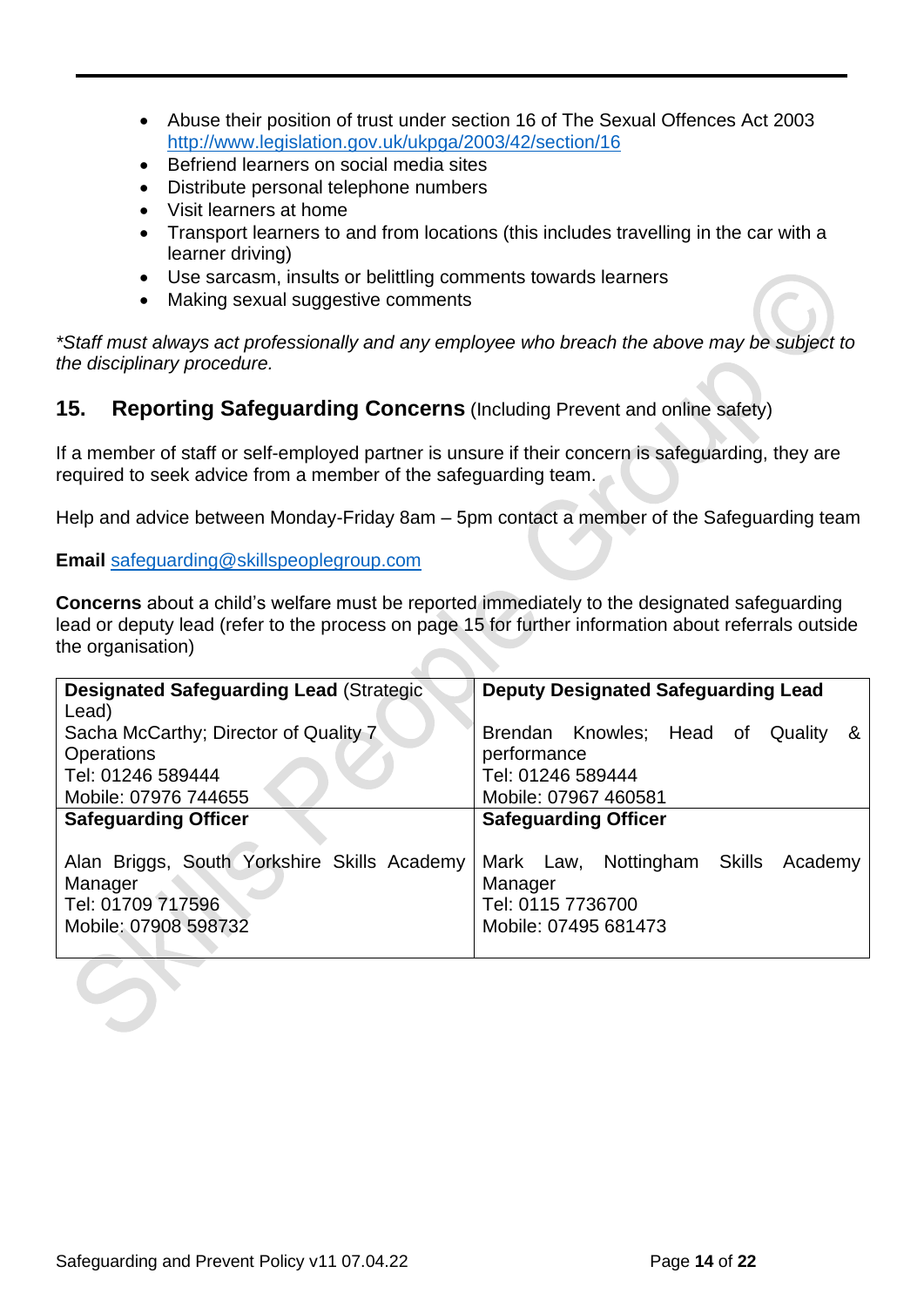#### **Reporting Process:**

- Complete a Safeguarding and Prevent Disclosure Form *located on the companies Intranet*
- Reports must contain as much detail as possible:
	- o *Contain factual evidence*
	- o *Use the persons own words and phrases.*
	- o *Report all feelings and suspicions, but clearly separated from the factual evidence.*
	- o *Describe the circumstance in which the disclosure came about.*
	- o *Include information about the setting and anyone else who was there at the time.*
	- o Submit the disclosure form within **24 hours of disclosure**
	- o Submit to [safeguarding@skillspeoplegroup.com](mailto:safeguarding@skillspeoplegroup.com)
	- o A member of the safeguarding team will log the concern/disclosure information within a secure folder located on the server. \**Due to the sensitivity of this information this log, and reporting forms are only accessible by the Safeguarding team.*
	- o All follow ups must be reported within 24 hours to a member of the safeguarding team
	- o The safeguarding team must be informed when a learner, where there has been a safeguarding concern, is withdrawn from the programme and why.

If you are in doubt about recording requirements, staff are required to speak to a member of the safeguarding team.

If the concern is identified as not being safeguarding, seek guidance in line with the Information Advice and Guidance Policy.

If you suspect a member of staff or self-employed partner is abusing a learner or breaching their position in a safeguarding capacity it is your responsibility to whistle blow and report the allegation in line with this procedure

#### **16. Escalation**

If a disclosure is made but is not resolved to your satisfaction, then you have the right to escalation. The issue should be raised to the designated safeguarding lead unless your concern is about them when you should raise this with a member of the Board.

## **17. External Agencies: Information, Advice and Guidance**

Where a member of staff feels unable to raise an issue with their employer or feels that their genuine concerns are not being addressed, other whistleblowing channels may be open to them.

- General guidance on whistleblowing can be found via<https://www.gov.uk/whistleblowing> and
- the NSPCC's what you can do to report abuse dedicated helpline is available as an alternative route for staff who do not feel able to raise concerns regarding child protection failures internally or have concerns about the way a concern is being handled. Staff can call 0800 028 0285 – line is available from 8:00 AM to 8:00 PM, Monday to Friday and email: [help@nspcc.org.uk](mailto:help@nspcc.org.uk)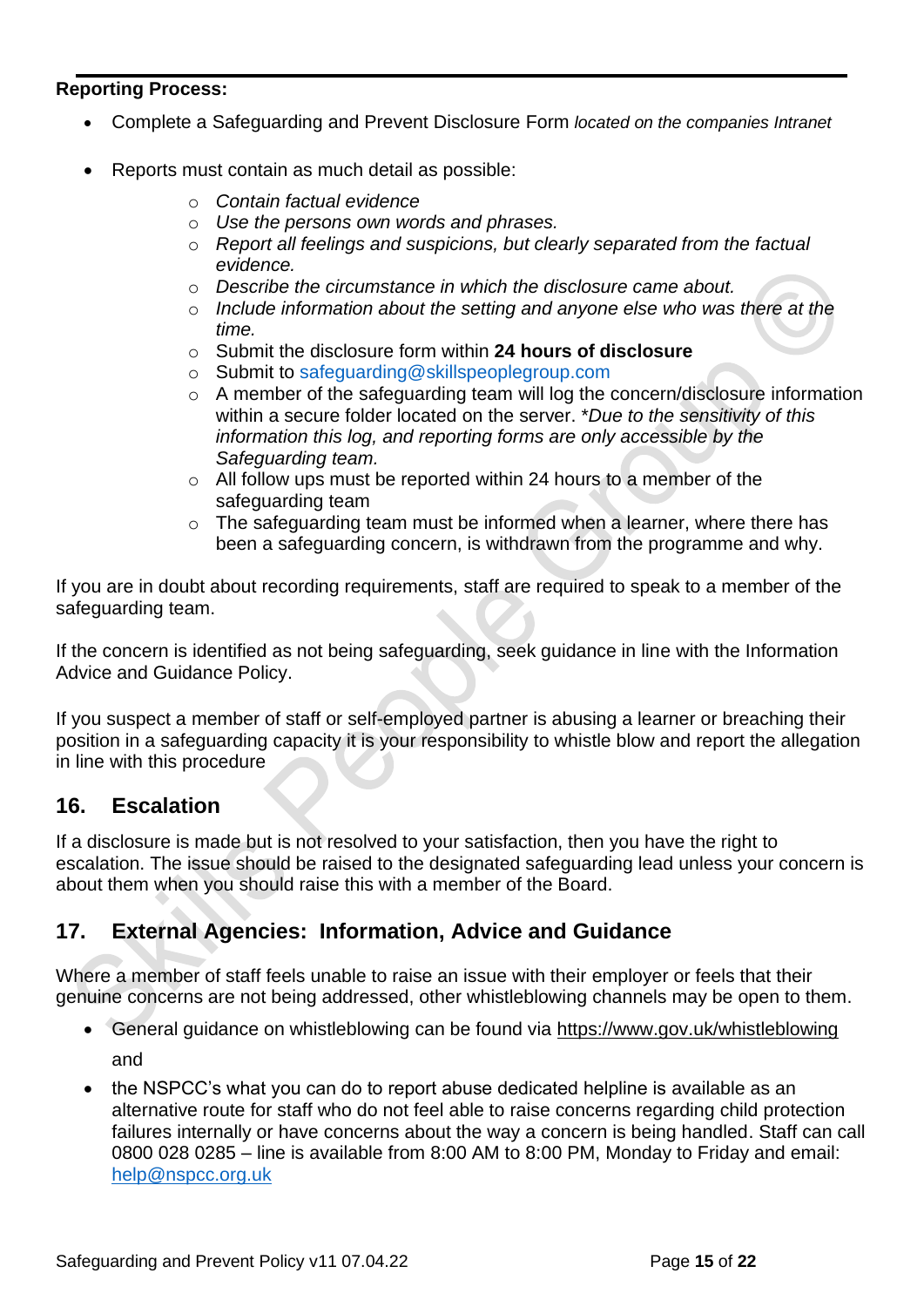• **Safeguarding Children** - Sheffield Safeguarding Hub Office hours are from 8.45am to 5.15pm (Monday to Thursday) and 8.45am to 4.45pm (Friday) at all other times including Bank Holidays, calls will be responded to by the Emergency Duty Service.

Tel: **01142734450** email: [sscb@sheffield.gov.uk](mailto:sscb@sheffield.gov.uk) 

<https://www.safeguardingsheffieldchildren.org/sscb>

- **Personal safety:** contact the Police 999 or 101
- **Health and Wellbeing** contact your out of hours Doctors or call the Hospital on 111
- **Abuse of an older person:** call 999 to report a crime that is in progress or if someone is in **immediate danger**
- **Reporting abuse**: contact the local police<https://www.police.uk/> if you think a crime has been committed or contact the local council<https://www.gov.uk/find-local-council> if you think someone is at risk of being abused.
- **Concerns about the quality of care** contact the Care Quality Commission (CQC) customer Service on 03000 616161<https://www.cqc.org.uk/contact-us>
- **Care homes and home carers**: contact the local council if you are concerned about: someone not being treated properly in a care home or someone is being mistreated by a carer.
- **Help and advice** if you want to discuss concerns and get some advice, contact Action on Elder Abuse helpline on 0800 808 8141
- **18 or under** call the NSPCC on 0800 1111. call or email the NSPCC helpline on 0808 800 5000 or email [help@nspcc.org.uk](mailto:help@nspcc.org.uk)
- Contact your local Authority Out of Hours Social Care number for any concerns relating **to a child (under 18),** which you can find by putting in the postcode here <https://www.gov.uk/report-child-abuse-to-local-council>
- **Helping children stay safe online** [https://www.nspcc.org.uk/preventing-abuse/keeping](https://www.nspcc.org.uk/preventing-abuse/keeping-children-safe/online-safety/)[children-safe/online-safety/](https://www.nspcc.org.uk/preventing-abuse/keeping-children-safe/online-safety/)
- **Freephone National Domestic Abuse Helpline, run by Refuge** 0808 200 0247 [www.nationaldahelpline.org.uk](http://www.nationaldahelpline.org.uk/)
- **Men's Advice Line** 0808 801 0327 [www.mensadviceline.org.uk](http://www.mensadviceline.org.uk/)
- **Galop** (for lesbian, gay, bisexual and transgender people) 0800 999 5428 [www.galop.org.uk](http://www.galop.org.uk/)
- **Rape Crisis (England and Wales)** 0808 802 9999 [www.rapecrisis.org.uk](https://rapecrisis.org.uk/)

## **18. Inspecting Safeguarding**

From September 2019, Ofsted's inspections of early years, schools and post-16 provision will be carried out under:<https://www.gov.uk/government/publications/education-inspection-framework>. Inspectors will always report on whether or not arrangements for safeguarding children and learners are effective. In addition to the Framework and Inspections Handbooks, Ofsted publishes specific guidance to inspectors on inspecting safeguarding:

[https://www.gov.uk/government/publications/inspecting-safeguarding-in-early-years-education](https://www.gov.uk/government/publications/inspecting-safeguarding-in-early-years-education-and-skills)[and-skills](https://www.gov.uk/government/publications/inspecting-safeguarding-in-early-years-education-and-skills)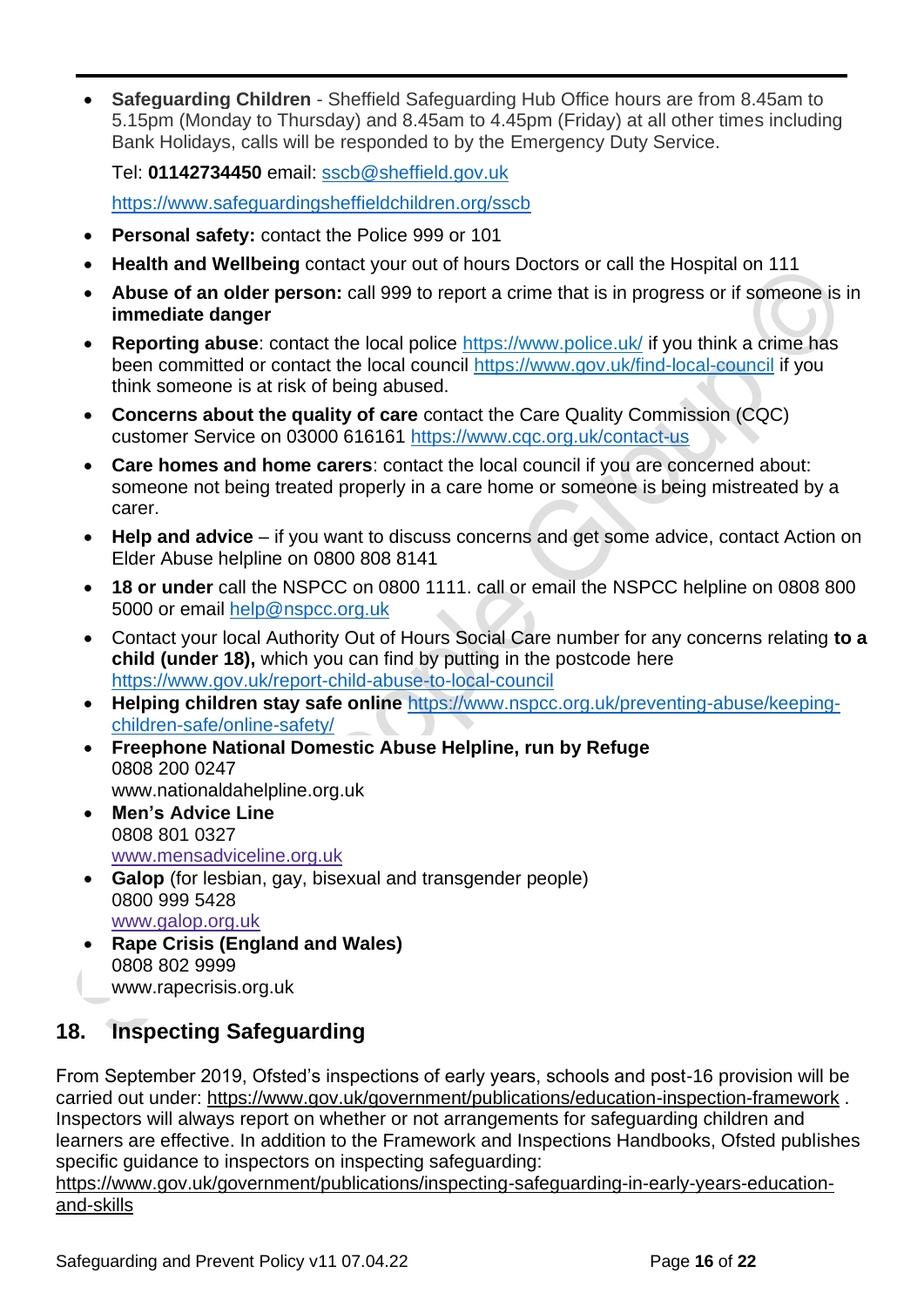## **19. Confidentiality and Information Sharing**

Staff must maintain confidentiality by not discussing their concern with anyone other than the Safeguarding Team.

Staff must be aware that they cannot promise to keep secrets which might compromise a learner's safety or wellbeing.

- **Safeguarding Young People (children**) statutory guidance defines child protection as part of safeguarding and promoting welfare. Child protection is the activity undertaken to protect children who are suffering, or are likely to suffer, significant harm. Such concerns will be referred into Children Social Care and the Police if appropriate.
- **In relation to learners 18 years and over**, and classed as an adult in law, the company has a statutory safeguarding duty, as set out in the Care Act 2014, which must be seen in conjunction with Mental Capacity Act (including DoLs) 2005 and the Human Rights Act 1998.

The Safeguarding Team have a professional responsibility to share relevant information with other agencies to safeguard within the boundaries of the Data Protection Act 2018 and General Data Protection Regulation (GDPR) which as such does not prevent, or limit, the sharing of information for the purposes of keeping children safe. Fears about sharing information must not be allowed to stand in the way of the need to promote the welfare and protect the safety of children.

## **20. Monitoring**

Compliance with this procedure will be monitored by the Safeguarding Team.

An annual report will be produced for the Board of Directors to include:

- Legislative changes
- Outcomes of the policy review
- Company training requirements
- Number of disclosures for the current academic year (not detailed or identifying to individuals)
- Any changes required to current practice.
- Allegations against staff
- Recommendations that the board must endorse

Any questions or concerns about the operation of this policy, or if you consider that this policy has not been followed, you should raise the matter with the designated safeguarding lead or deputy lead.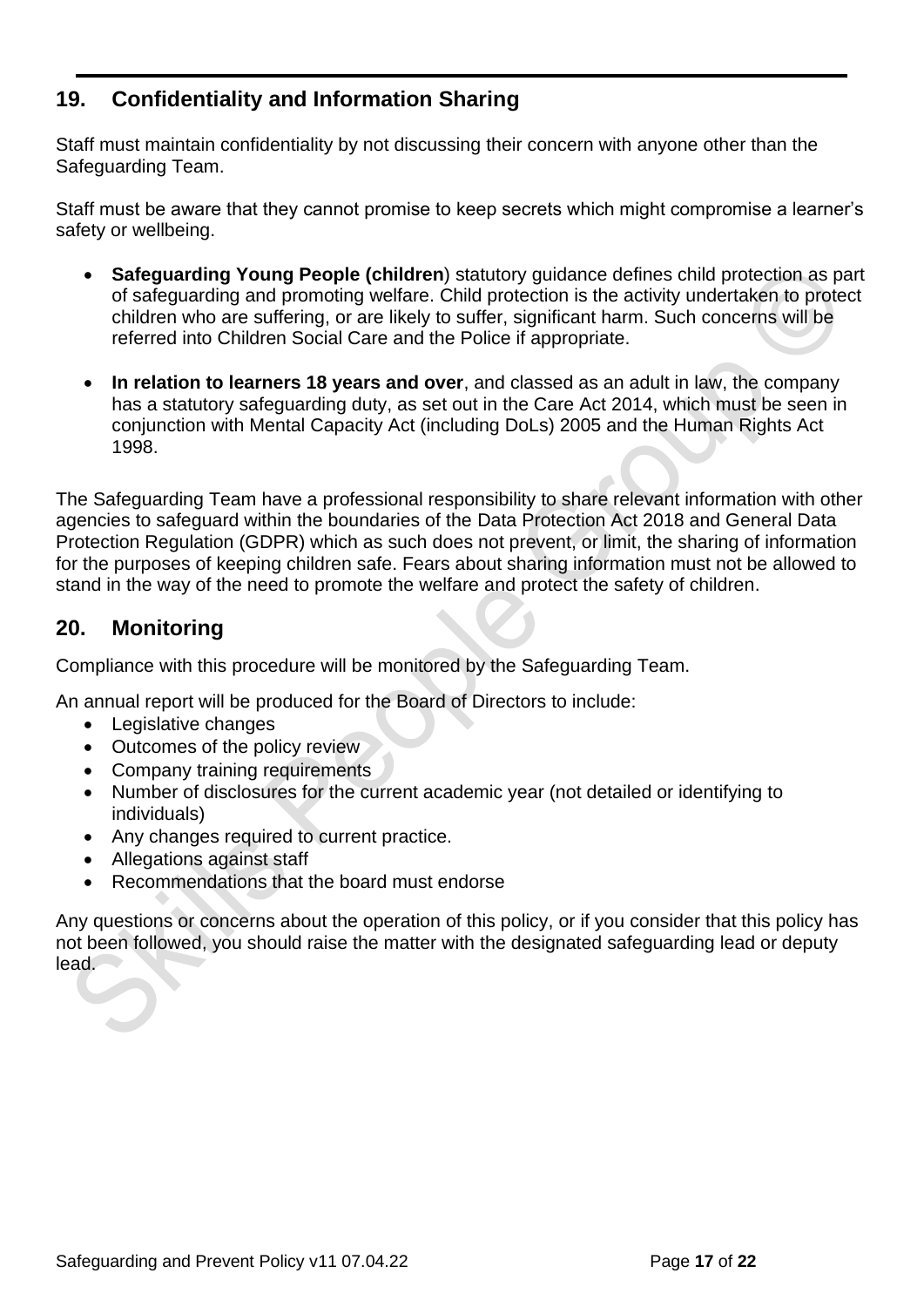## **21. Related Policies and Supporting Information**

- Modern Slavery Policy
- Safer Recruitment Policy
- Whistleblowing Policy
- Equality and Diversity Policy
- Grievance Policy
- Data Protection Policy
- Data Classification Policy
- Acceptable use Policy
- IT Policies

Keeping children safe in education <https://www.gov.uk/government/publications/keeping-children-safe-in-education--2>

Education Act 2002 – Legislation <http://www.legislation.gov.uk/ukpga/2002/32/contents>

Working together to safeguard children <https://www.gov.uk/government/publications/working-together-to-safeguard-children--2>

The Prevent duty in further education and Skills providers [https://www.gov.uk/government/publications/the-prevent-duty-in-further-education-and-skills](https://www.gov.uk/government/publications/the-prevent-duty-in-further-education-and-skills-providers)[providers](https://www.gov.uk/government/publications/the-prevent-duty-in-further-education-and-skills-providers)

The Prevent duty guidance – GOV UK <https://www.gov.uk/government/publications/prevent-duty-guidance>

Counter-terrorism strategy (CONTEST) – GOV UK <https://www.gov.uk/government/collections/contest>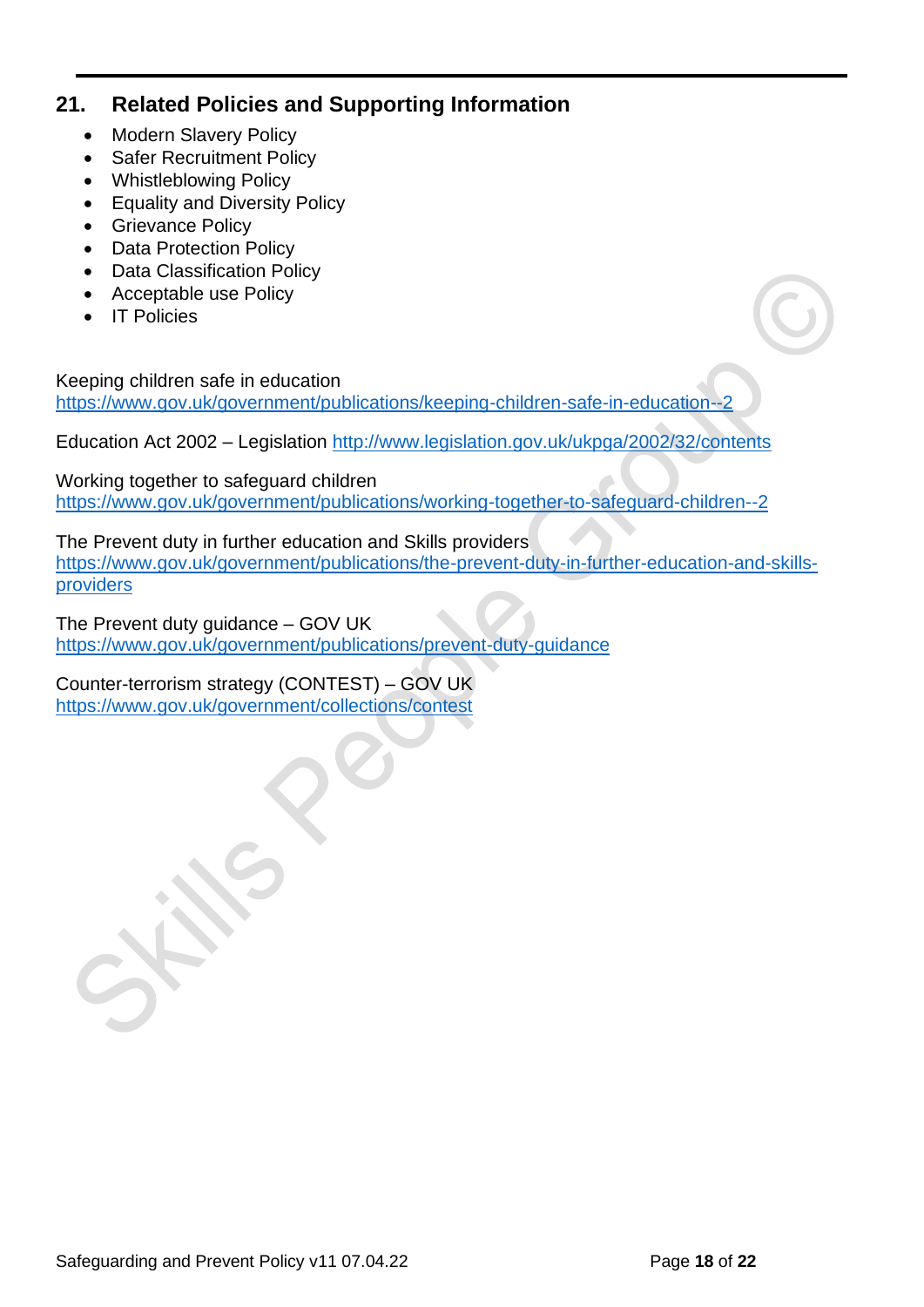#### Annex 1

## Actions where there are concerns about a child

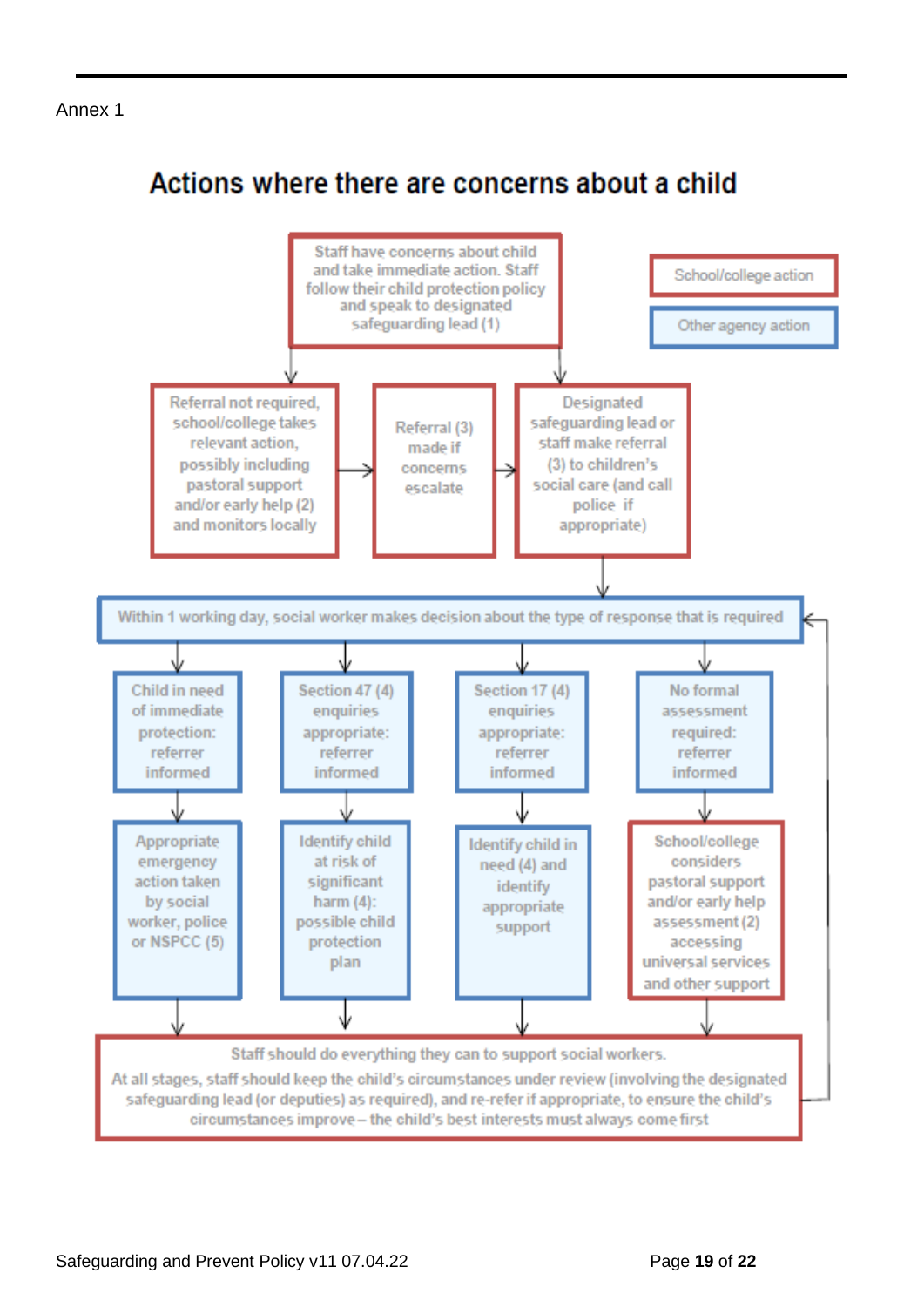#### **Document Control**

| Date of  | Version        | Overview of amendment                                                      | Amended by / Job                            | Approved by     | Approval   |
|----------|----------------|----------------------------------------------------------------------------|---------------------------------------------|-----------------|------------|
| change   |                |                                                                            | title                                       |                 | date       |
| 22-02-18 | 3              | Policy reviewed                                                            | <b>Sharon Lawrence</b><br>(Quality Manager) | Director        | 22-02-18   |
| 12-10-18 | 4              | Policy revision to bring in line with 2018                                 | Julie Lawton                                | <b>Director</b> | 12-10-18   |
|          |                | changes to legislation                                                     | (Quality Manager)                           |                 |            |
| 06-02-19 | 5              | Full policy review and restructure                                         | Julie Lawton                                | Amanda          | 12-02-19   |
|          |                |                                                                            | (Quality Manager)                           | Warham          |            |
|          |                |                                                                            |                                             | (Director)      |            |
| 23-09-19 | 6              | <b>Section 5</b>                                                           | Julie Lawton                                | Amanda          | <b>SMT</b> |
|          |                | Page 4– new paragraph added on                                             | (Quality Manager)                           | Warham          | approval   |
|          |                | abuse                                                                      |                                             | (Director)      | 23-09-19   |
|          |                | Page 5 - new paragraph added on                                            |                                             | and SMT         |            |
|          |                | serious violence                                                           |                                             |                 |            |
|          |                | <b>Section 6</b>                                                           |                                             |                 |            |
|          |                | Page 6 - header of So-called 'honour-<br>based' violence has been added to |                                             |                 |            |
|          |                | FGM and Forced Marriage.                                                   |                                             |                 |            |
|          |                | <b>Section 7</b>                                                           |                                             |                 |            |
|          |                | Page 6 - new paragraph added on                                            |                                             |                 |            |
|          |                | upskirting (this is now a criminal                                         |                                             |                 |            |
|          |                | offence)                                                                   |                                             |                 |            |
|          |                | <b>Section 9</b>                                                           |                                             |                 |            |
|          |                | Page 7 – new paragraph added on                                            |                                             |                 |            |
|          |                | inline safety                                                              |                                             |                 |            |
|          |                | <b>Section 12</b>                                                          |                                             |                 |            |
|          |                | Page 9 - includes staff obtaining an                                       |                                             |                 |            |
|          |                | awareness of the statutory guidance<br>of 'Keeping Children Safe in        |                                             |                 |            |
|          |                | Education'                                                                 |                                             |                 |            |
|          |                | <b>Section 13</b>                                                          |                                             |                 |            |
|          |                | Page 10 – abusing a position of trust                                      |                                             |                 |            |
|          |                | under section 16 of The Sexual                                             |                                             |                 |            |
|          |                | Offences Act 2003 has been added to                                        |                                             |                 |            |
|          |                | actions which are strictly prohibited                                      |                                             |                 |            |
|          |                | <b>Section 14</b>                                                          |                                             |                 |            |
|          |                | Page 11 - update to the Safeguarding<br>team (Nadine Fowler has been added |                                             |                 |            |
|          |                | as a Safeguarding Officer)                                                 |                                             |                 |            |
|          |                | <b>Section 16</b>                                                          |                                             |                 |            |
|          |                | Page 12 - update to NSPCC and                                              |                                             |                 |            |
|          |                | Whistleblowing channels                                                    |                                             |                 |            |
|          |                | <b>Section 17</b>                                                          |                                             |                 |            |
|          |                | Page 13 - new paragraph added on                                           |                                             |                 |            |
|          |                | Inspecting Safeguarding                                                    |                                             |                 |            |
|          |                | <b>Annex 1</b>                                                             |                                             |                 |            |
|          |                | Page 15 - Process added on the                                             |                                             |                 |            |
|          |                | actions to be taken where there are<br>concerns about a child              |                                             |                 |            |
| 19-11-19 | $\overline{7}$ | Section 5 - page 5 - SEND included                                         | Julie Lawton                                | Amanda          | 19-11-19   |
|          |                | <b>Section 14 - page 11 - update to the</b>                                | (Quality Manager -                          | Wareham         |            |
|          |                | Safeguarding team (Stuart Brown has                                        | Deputy                                      | (Operations     |            |
|          |                | been added as a Safeguarding Officer)                                      | Safeguarding Lead)                          | Director /      |            |
|          |                | Section 16-page 12-13 links to                                             |                                             | Safeguarding    |            |
|          |                | supporting information added                                               |                                             | Lead)           |            |
|          |                |                                                                            |                                             |                 |            |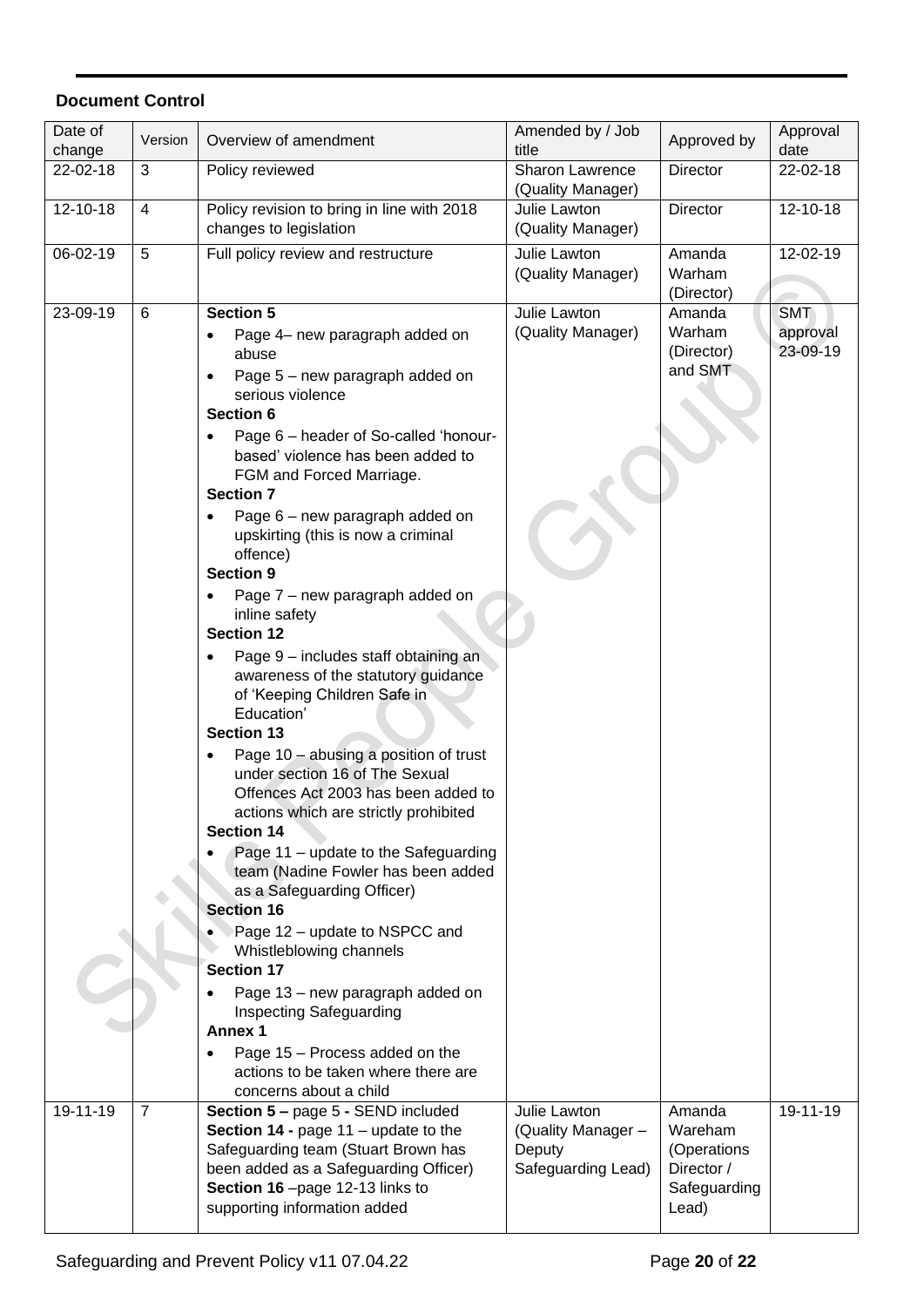| Date of<br>change | Version | Overview of amendment                                                                                                                                                                                                                                                                                                       | Amended by / Job<br>title                                  | Approved by                                                   | Approval<br>date |
|-------------------|---------|-----------------------------------------------------------------------------------------------------------------------------------------------------------------------------------------------------------------------------------------------------------------------------------------------------------------------------|------------------------------------------------------------|---------------------------------------------------------------|------------------|
| 06-10-20          | 8       | Policy reviewed<br><b>Objectives</b>                                                                                                                                                                                                                                                                                        | Sarah Booth (HR<br>Assistant) and<br>Sacha McCarthy        | Sacha<br>McCarthy<br>(Group Head                              | 23-10-20         |
|                   |         | Page 2 – added staff and 'This policy is to<br>be read in conjunction with the Lone<br>Working, Equality & Diversity and Health<br>& Wellbeing policies.'                                                                                                                                                                   | (Group Head of<br>Quality &<br>Performance)                | of Quality &<br>Performance<br>and SMT)                       |                  |
|                   |         | <b>Section 7</b><br>Page 6 - Added section on Domestic<br>Abuse following rise in cases owing to<br>Covid-19                                                                                                                                                                                                                |                                                            |                                                               |                  |
|                   |         | <b>Section 13</b><br>Page 12 - included that refresher training<br>for Safeguarding and Prevent is to be<br>undertaken annually.                                                                                                                                                                                            |                                                            |                                                               |                  |
|                   |         | <b>Section 15</b><br>Page 13 - removed Amanda Warham,<br>Julie Lawton and Nadine Fowler and<br>replaced with Sacha McCarthy, Kelly Kirk<br>and Chris Clark                                                                                                                                                                  |                                                            |                                                               |                  |
|                   |         | Page 14 - Added MHFA contact details                                                                                                                                                                                                                                                                                        |                                                            |                                                               |                  |
|                   |         | <b>Section 17</b><br>Page 15 - Added additional external<br>support agencies for domestic abuse                                                                                                                                                                                                                             |                                                            |                                                               |                  |
|                   |         | Reporting process link to S Drive<br>removed, storage of policy and disclosure<br>document will be on the intranet                                                                                                                                                                                                          |                                                            |                                                               |                  |
| 14/09/21          | 9       | <b>Section 5</b><br>Page 5 - Changed Source: Keeping<br>Children Safe in Education 2019 has<br>been changed to Keeping Children Safe<br>in Education 2021. Added definition for<br>peer on peer sexual abuse and definition<br>for harmful sexual behaviour.<br><b>Section 15</b><br>Page 13 - Sarah Booth, Chris Clark and | <b>Brendan Knowles</b><br>Head of Quality &<br>Performance | <b>Brendan</b><br>Knowles Head<br>of Quality &<br>Performance | 14/09/21         |
|                   |         | Stuart Brown removed from safeguarding<br>contacts. Perry Adams added as Deputy<br>Designated Safeguarding Lead. Alan<br>Briggs added as Safeguarding Officer.                                                                                                                                                              |                                                            |                                                               |                  |
|                   |         | Page 14 - Sarah Booth removed from<br>mental health first aiders.                                                                                                                                                                                                                                                           |                                                            |                                                               |                  |